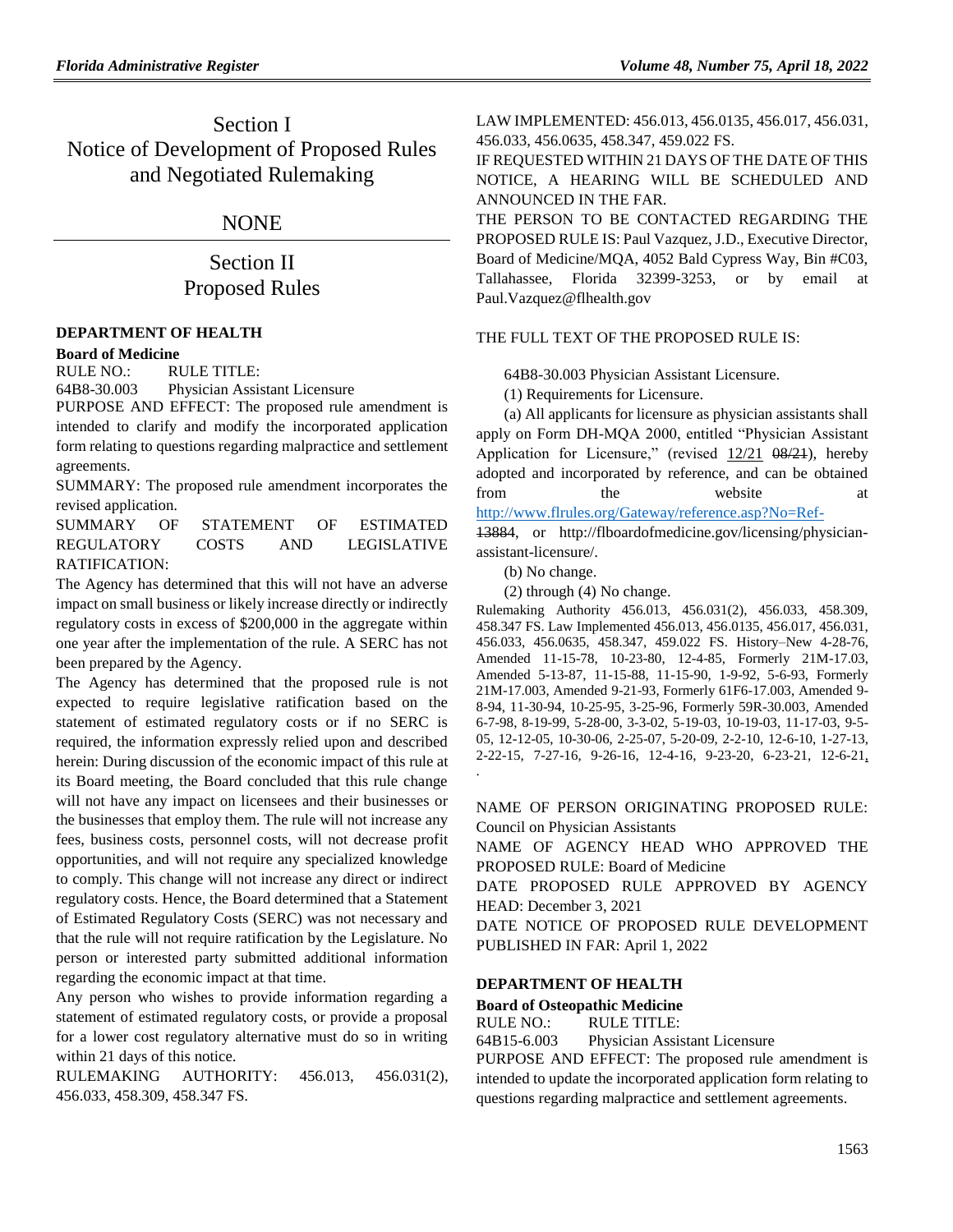SUMMARY: The proposed rule amendment incorporates the revised application.

SUMMARY OF STATEMENT OF ESTIMATED REGULATORY COSTS AND LEGISLATIVE RATIFICATION:

The Agency has determined that this will not have an adverse impact on small business or likely increase directly or indirectly regulatory costs in excess of \$200,000 in the aggregate within one year after the implementation of the rule. A SERC has not been prepared by the Agency.

The Agency has determined that the proposed rule is not expected to require legislative ratification based on the statement of estimated regulatory costs or if no SERC is required, the information expressly relied upon and described herein: During discussion of the economic impact of this rule at its Board meeting, the Board concluded that this rule change will not have any impact on licensees and their businesses or the businesses that employ them. The rule will not increase any fees, business costs, personnel costs, will not decrease profit opportunities, and will not require any specialized knowledge to comply. This change will not increase any direct or indirect regulatory costs. Hence, the Board determined that a Statement of Estimated Regulatory Costs (SERC) was not necessary and that the rule will not require ratification by the Legislature. No person or interested party submitted additional information regarding the economic impact at that time.

Any person who wishes to provide information regarding a statement of estimated regulatory costs, or provide a proposal for a lower cost regulatory alternative must do so in writing within 21 days of this notice.

RULEMAKING AUTHORITY: [459.005,](https://www.flrules.org/gateway/statute.asp?id=459.005) [459.022,](https://www.flrules.org/gateway/statute.asp?id=%20459.022) (12) FS.

LAW IMPLEMENTED[: 456.013,](https://www.flrules.org/gateway/statute.asp?id=456.013) [456.0135,](https://www.flrules.org/gateway/statute.asp?id=%20456.0135) [456.031,](https://www.flrules.org/gateway/statute.asp?id=%20456.031) [456.033,](https://www.flrules.org/gateway/statute.asp?id=%20456.033) [456.0635,](https://www.flrules.org/gateway/statute.asp?id=%20456.0635) [459.022 FS.](https://www.flrules.org/gateway/statute.asp?id=%20459.022%20FS.)

IF REQUESTED WITHIN 21 DAYS OF THE DATE OF THIS NOTICE, A HEARING WILL BE SCHEDULED AND ANNOUNCED IN THE FAR.

THE PERSON TO BE CONTACTED REGARDING THE PROPOSED RULE IS: Allen Hall, Acting Executive Director, Board of Osteopathic Medicine/MQA, 4052 Bald Cypress Way, Bin # C06, Tallahassee, Florida 32399-3256, or by email at Allen.Hall@flhealth.gov.

### THE FULL TEXT OF THE PROPOSED RULE IS:

64B15-6.003 Physician Assistant Licensure. (1) Requirements for Licensure.

(a) All applicants for licensure as physician assistants shall apply on Form DH-MQA 2000, entitled "Physician Assistant Application for Licensure," (revised  $12/21$   $\theta\frac{8}{21}$ ), hereby adopted and incorporated by reference, and can be obtained from the website at

[http://www.flrules.org/Gateway/reference.asp?No=Ref-](https://www.flrules.org/Gateway/reference.asp?No=Ref-%20%20%20%20%20%20%20)

13886, [or](file://///oagnt53/USERDATA/Users/ADMIN/NANCY/Word/PA/or) http://flboardofmedicine.gov/licensing/physicianassistant-licensure/.

(b) No change.

(2) through (4) No change.

Rulemaking Authority 459.005, 459.022, (12) FS. Law Implemented 456.013, 456.0135, 456.031, 456.033, 456.0635, 459.022 FS. History– New 10-18-77, Formerly 21R-6.03, Amended 10-28-87, 4-21-88, 4- 18-89, 9-26-90, 5-20-91, 10-28-91, 3-16-92, Formerly 21R-6.003, Amended 11-4-93, 3-29-94, Formerly 61F9-6.003, Amended 2-1-95, Formerly 59W-6.003, Amended 6-7-98, 3-10-02, 2-23-04, 10-30-06, 2-25-07, 5-20-09, 2-2-10, 12-6-10, 1-27-13, 2-22-15, 7-27-16, 9-26- 16, 12-4-16, 9-23-20, 6-23-21, 12-6-21 .

NAME OF PERSON ORIGINATING PROPOSED RULE: Council on Physician Assistants

NAME OF AGENCY HEAD WHO APPROVED THE PROPOSED RULE: Board of Osteopathic Medicine

DATE PROPOSED RULE APPROVED BY AGENCY HEAD: April 1, 2022

DATE NOTICE OF PROPOSED RULE DEVELOPMENT PUBLISHED IN FAR: April 1, 2022

# Section III Notice of Changes, Corrections and Withdrawals

### **[DEPARTMENT OF REVENUE](https://www.flrules.org/gateway/department.asp?id=12)**

#### **[Property Tax Oversight Program](https://www.flrules.org/gateway/organization.asp?id=36)**

| <b>RULE NOS.:</b> | <b>RULE TITLES:</b>                     |
|-------------------|-----------------------------------------|
| 12D-8.0061        | <b>Assessments</b> ; Homestead Property |
|                   | Assessments at Just Value               |
| 12D-8.0062        | Assessments; Homestead; Limitations     |
| 12D-8.0063        | Assessment of Changes, Additions, or    |
|                   | Improvements to a Homestead             |
| 12D-8.0064        | Assessments; Correcting Errors in       |
|                   | Assessments of a Homestead              |
|                   | <b>NOTICE OF CORRECTION</b>             |
|                   |                                         |

Notice is hereby given that the following correction has been made to the proposed rule in Vol. 48 No. 62, March 30, 2022 issue of the Florida Administrative Register.

The following correction is made to the Notice of Proposed Rule for Chapter 12D-8, pages 1181-1182. The date the proposed rule was approved by the Agency head is March 29, 2022.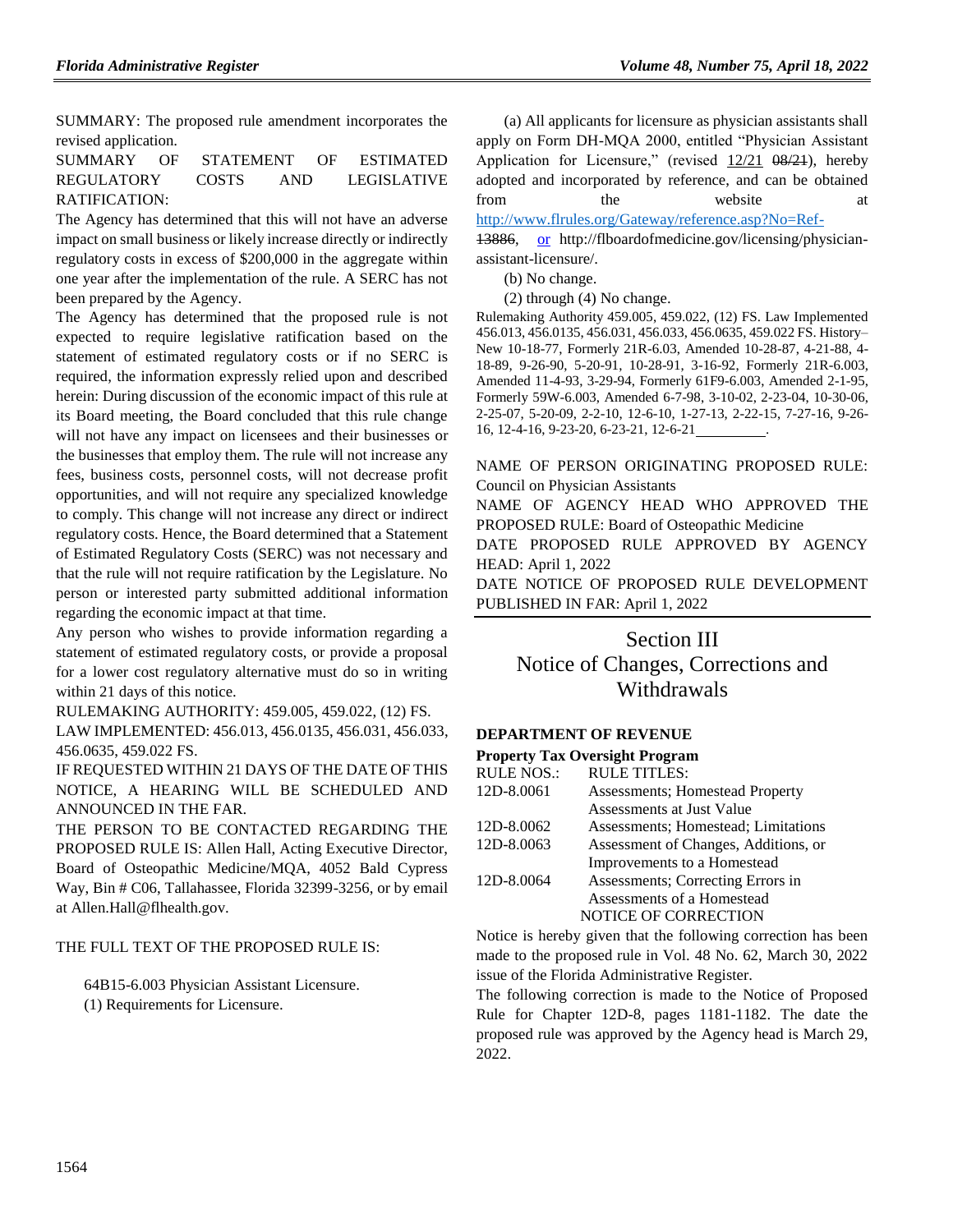### **[DEPARTMENT OF REVENUE](https://www.flrules.org/gateway/department.asp?id=12)**

#### **[Division of Child Support Enforcement](https://www.flrules.org/gateway/organization.asp?id=37)**

| <b>RULE NOS.:</b> | <b>RULE TITLES:</b>                       |
|-------------------|-------------------------------------------|
| 12E-1.036         | Administrative Establishment of Paternity |
|                   | and Support Obligations                   |
| 12E-1.039         | <b>Request for Services</b>               |
| 12E-1.040         | Intergovernmental Forms                   |
|                   | NOTICE OF CORRECTION                      |
|                   |                                           |

Notice is hereby given that the following correction has been made to the proposed rule in Vol. 48 No. 63, March 31, 2022 issue of the Florida Administrative Register.

The following correction is made to the Notice of Proposed Rule for Chapter 12E-1, page 1249. The date the Notice of Proposed Rule Development was published the Florida Administrative Register is January 6, 2022.

# Section IV Emergency Rules

## NONE

# Section V Petitions and Dispositions Regarding Rule Variance or Waiver

#### [DEPARTMENT OF MANAGEMENT SERVICES](https://flrules.org/gateway/department.asp?id=60)

[Public Employees Relations Commission](https://flrules.org/gateway/organization.asp?id=502)

RULE NO.: RULE TITLE:

[60CC-4.002](https://flrules.org/gateway/ruleNo.asp?id=60CC-4.002) Ratification by Members of Bargaining Unit

NOTICE IS HEREBY GIVEN that on April 14, 2022, the Public Employees Relations Commission, received a petition for variance from Rule 60CC-4.002, F.A.C., filed by Amanda Evans and the Support Personnel Association of Lee County to conduct all aspects of a ratification election electronically. The petition was assigned Case No. MS-2022-016. Any interested person may submit written comments on this petition within 5 days of publication of this notice by mail to Commission Clerk, Public Employees Relations Commission, 4708 Capital Circle Northwest, Suite 300, Tallahassee, Florida 32303-7256 or by facsimile to (850)488-9704.

A copy of the Petition for Variance or Waiver may be obtained by contacting: The Clerk, Public Employees Relations Commission, 4708 Capital Circle Northwest, Suite 300, Tallahassee, Florida 32303-7256 or by email to Barry.Dunn@perc.myflorida.com.

### [DEPARTMENT OF BUSINESS AND PROFESSIONAL](https://flrules.org/gateway/department.asp?id=61)  [REGULATION](https://flrules.org/gateway/department.asp?id=61)

[Division of Hotels and Restaurants](https://flrules.org/gateway/organization.asp?id=249)

RULE NO.: RULE TITLE:

[61C-5.001](https://flrules.org/gateway/ruleNo.asp?id=61C-5.001) Safety Standards

The Department of Business and Professional Regulation, Division of Hotels and Restaurants, Bureau of Elevator Safety hereby gives notice: On April 15, 2022, the Division issued an order. The Final Order was in response to a Petition for a temporary Variance from Third Bayshore Condo Bldg E, filed March 29, 2022, and advertised on April 5, 2022, in Vol. 48, No. 66, of the Florida Administrative Register. No comments were received in response to the petition. The Final Order on the Petition for Variance denies the Petitioner a variance from Rule 3.10.12, ASME A17.3, 2015 edition, as adopted by Rule 61C-5.001 Florida Administrative Code that requires a system to monitor and prevent automatic operation of the elevator with faulty door contact circuits, because the Petitioner has not demonstrated that the purpose of the underlying statute has been met and that the Petitioner would suffer a substantial hardship if required to comply with this rule (VW2022-027).

A copy of the Order or additional information may be obtained by contacting: Division of Hotels and Restaurants, Bureau of Elevator Safety, 2601 Blair Stone Road, Tallahassee, Florida 32399-1013, dhr.elevators@myfloridalicense.com.

[DEPARTMENT OF BUSINESS AND PROFESSIONAL](https://flrules.org/gateway/department.asp?id=61)  [REGULATION](https://flrules.org/gateway/department.asp?id=61)

[Division of Hotels and Restaurants](https://flrules.org/gateway/organization.asp?id=249)

RULE NO.: RULE TITLE:

[61C-5.001](https://flrules.org/gateway/ruleNo.asp?id=61C-5.001) Safety Standards

The Department of Business and Professional Regulation, Division of Hotels and Restaurants, Bureau of Elevator Safety hereby gives notice: On April 15, 2022, the Division issued an order. The Final Order was in response to a Petition for a temporary Variance from Third Bayshore Condo K Bldg, filed March 29, 2022, and advertised on April 5, 2022, in Vol. 48, No. 66, of the Florida Administrative Register. No comments were received in response to the petition. The Final Order on the Petition for Variance denies the Petitioner a variance from Rule 3.10.12, ASME A17.3, 2015 edition, as adopted by Rule 61C-5.001 Florida Administrative Code that requires a system to monitor and prevent automatic operation of the elevator with faulty door contact circuits, because the Petitioner has not demonstrated that the purpose of the underlying statute has been met and that the Petitioner would suffer a substantial hardship if required to comply with this rule (VW2022-028).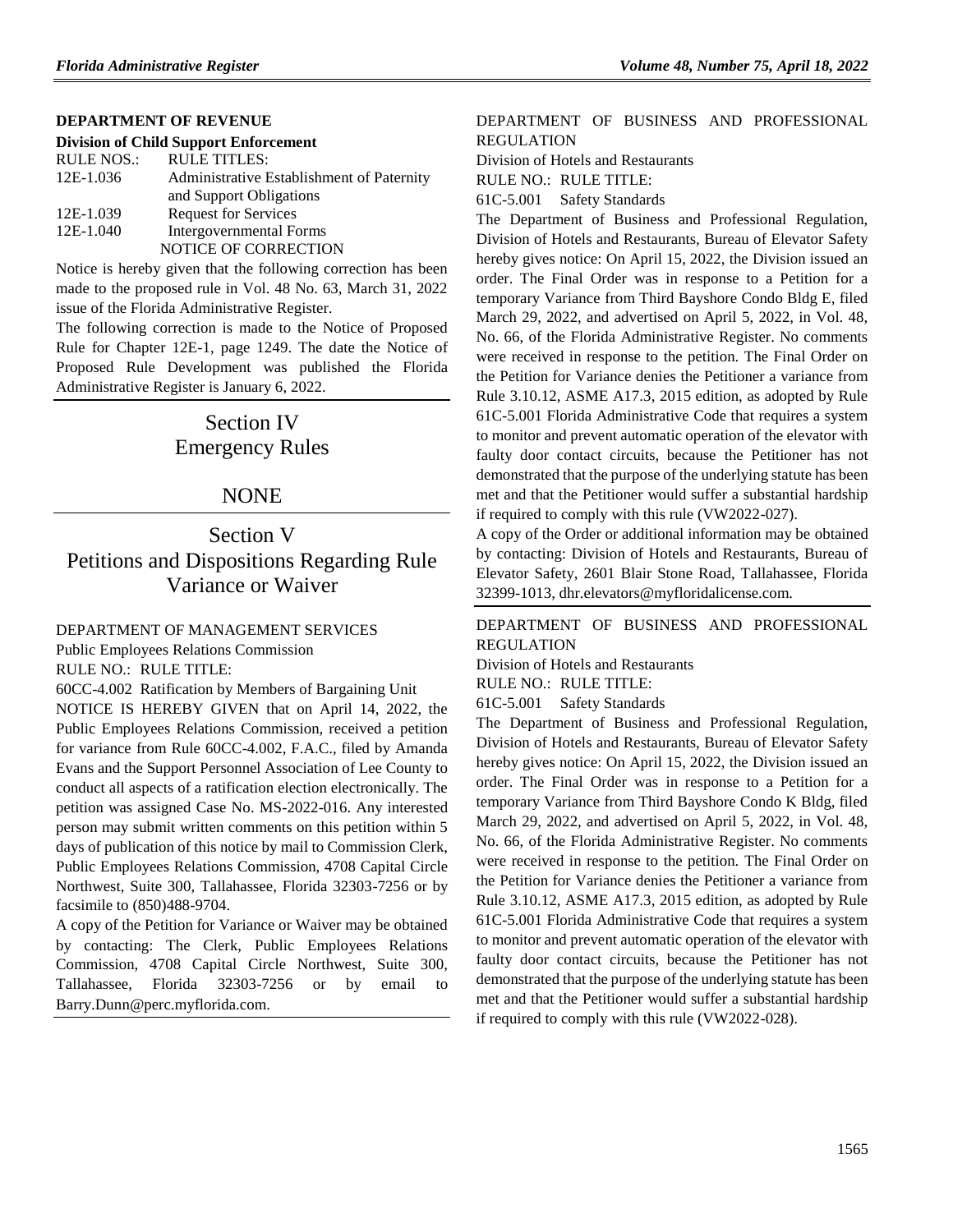A copy of the Order or additional information may be obtained by contacting: Division of Hotels and Restaurants, Bureau of Elevator Safety, 2601 Blair Stone Road, Tallahassee, Florida 32399-1013, dhr.elevators@myfloridalicense.com.

## [DEPARTMENT OF BUSINESS AND PROFESSIONAL](https://flrules.org/gateway/department.asp?id=61)  [REGULATION](https://flrules.org/gateway/department.asp?id=61)

[Division of Hotels and Restaurants](https://flrules.org/gateway/organization.asp?id=249)

RULE NO.: RULE TITLE:

[61C-5.001](https://flrules.org/gateway/ruleNo.asp?id=61C-5.001) Safety Standards

The Department of Business and Professional Regulation, Division of Hotels and Restaurants, Bureau of Elevator Safety hereby gives notice: On April 15, 2022, the Division issued an order. The Final Order was in response to a Petition for a temporary Variance from Third Bayshore Condo Bldg B, filed March 29, 2022, and advertised on April 5, 2022, in Vol. 48, No. 66, of the Florida Administrative Register. No comments were received in response to the petition. The Final Order on the Petition for Variance denies the Petitioner a variance from Rule 3.10.12, ASME A17.3, 2015 edition, as adopted by Rule 61C-5.001 Florida Administrative Code that requires a system to monitor and prevent automatic operation of the elevator with faulty door contact circuits, because the Petitioner has not demonstrated that the purpose of the underlying statute has been met and that the Petitioner would suffer a substantial hardship if required to comply with this rule (VW2022-029).

A copy of the Order or additional information may be obtained by contacting: Division of Hotels and Restaurants, Bureau of Elevator Safety, 2601 Blair Stone Road, Tallahassee, Florida 32399-1013, dhr.elevators@myfloridalicense.com.

# [DEPARTMENT OF BUSINESS AND PROFESSIONAL](https://flrules.org/gateway/department.asp?id=61)  [REGULATION](https://flrules.org/gateway/department.asp?id=61)

[Division of Hotels and Restaurants](https://flrules.org/gateway/organization.asp?id=249)

RULE NO.: RULE TITLE:

[61C-5.001](https://flrules.org/gateway/ruleNo.asp?id=61C-5.001) Safety Standards

The Department of Business and Professional Regulation, Division of Hotels and Restaurants, Bureau of Elevator Safety hereby gives notice: On April 15, 2022, the Division issued an order. The Final Order was in response to a Petition for a temporary Variance from Third Bayshore Condo Bldg N, filed March 29, 2022, and advertised on April 5, 2022, in Vol. 48, No. 66, of the Florida Administrative Register. No comments were received in response to the petition. The Final Order on the Petition for Variance denies the Petitioner a variance from Rule 3.10.12, ASME A17.3, 2015 edition, as adopted by Rule 61C-5.001 Florida Administrative Code that requires a system to monitor and prevent automatic operation of the elevator with faulty door contact circuits, because the Petitioner has not demonstrated that the purpose of the underlying statute has been met and that the Petitioner would suffer a substantial hardship if required to comply with this rule (VW2022-030).

A copy of the Order or additional information may be obtained by contacting: Division of Hotels and Restaurants, Bureau of Elevator Safety, 2601 Blair Stone Road, Tallahassee, Florida 32399-1013, dhr.elevators@myfloridalicense.com.

[DEPARTMENT OF BUSINESS AND PROFESSIONAL](https://flrules.org/gateway/department.asp?id=61)  [REGULATION](https://flrules.org/gateway/department.asp?id=61)

[Division of Hotels and Restaurants](https://flrules.org/gateway/organization.asp?id=249)

RULE NO.: RULE TITLE:

[61C-5.001](https://flrules.org/gateway/ruleNo.asp?id=61C-5.001) Safety Standards

The Department of Business and Professional Regulation, Division of Hotels and Restaurants, Bureau of Elevator Safety hereby gives notice: On April 15, 2022, the Division issued an order. The Final Order was in response to a Petition for a temporary Variance from Third Bayshore Condo Bldg L, filed March 29, 2022, and advertised on April 5, 2022, in Vol. 48, No. 66, of the Florida Administrative Register. No comments were received in response to the petition. The Final Order on the Petition for Variance denies the Petitioner a variance from Rule 3.10.12, ASME A17.3, 2015 edition, as adopted by Rule 61C-5.001 Florida Administrative Code that requires a system to monitor and prevent automatic operation of the elevator with faulty door contact circuits, because the Petitioner has not demonstrated that the purpose of the underlying statute has been met and that the Petitioner would suffer a substantial hardship if required to comply with this rule (VW2022-031).

A copy of the Order or additional information may be obtained by contacting: Division of Hotels and Restaurants, Bureau of Elevator Safety, 2601 Blair Stone Road, Tallahassee, Florida 32399-1013, dhr.elevators@myfloridalicense.com.

[DEPARTMENT OF BUSINESS AND PROFESSIONAL](https://flrules.org/gateway/department.asp?id=61)  [REGULATION](https://flrules.org/gateway/department.asp?id=61)

[Division of Hotels and Restaurants](https://flrules.org/gateway/organization.asp?id=249) RULE NO.: RULE TITLE:

[61C-5.001](https://flrules.org/gateway/ruleNo.asp?id=61C-5.001) Safety Standards

The Department of Business and Professional Regulation, Division of Hotels and Restaurants, Bureau of Elevator Safety hereby gives notice: On April 15, 2022, the Division issued an order. The Final Order was in response to a Petition for a temporary Variance from Third Bayshore Condo Bldg M, filed March 29, 2022, and advertised on April 5, 2022, in Vol. 48, No. 66, of the Florida Administrative Register. No comments were received in response to the petition. The Final Order on the Petition for Variance denies the Petitioner a variance from Rule 3.10.12, ASME A17.3, 2015 edition, as adopted by Rule 61C-5.001 Florida Administrative Code that requires a system to monitor and prevent automatic operation of the elevator with faulty door contact circuits, because the Petitioner has not demonstrated that the purpose of the underlying statute has been met and that the Petitioner would suffer a substantial hardship if required to comply with this rule (VW2022-032).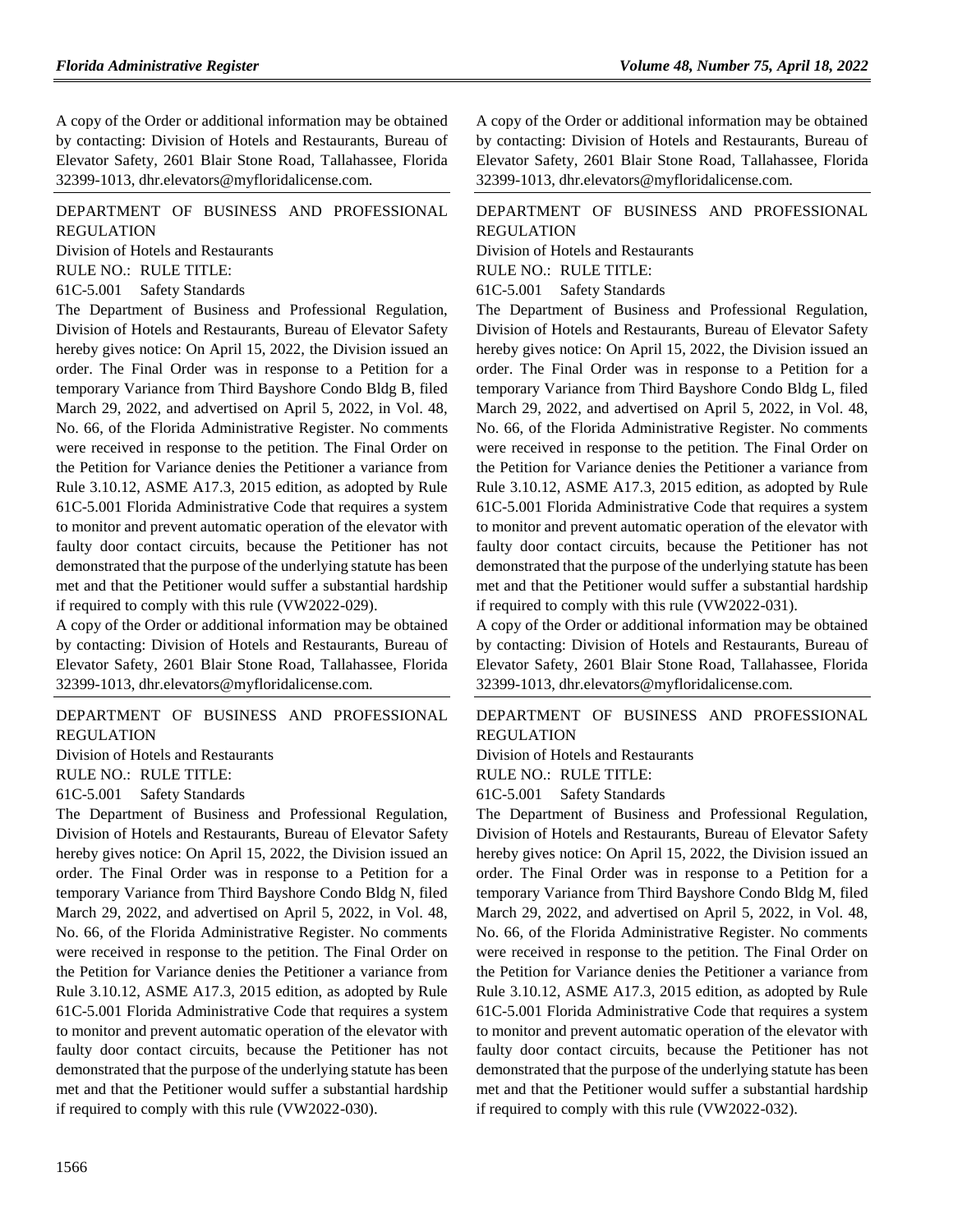A copy of the Order or additional information may be obtained by contacting: Division of Hotels and Restaurants, Bureau of Elevator Safety, 2601 Blair Stone Road, Tallahassee, Florida 32399-1013. dhr.elevators@myfloridalicense.com.

## [DEPARTMENT OF ENVIRONMENTAL PROTECTION](https://flrules.org/gateway/department.asp?id=62) RULE NO.: RULE TITLE:

[62-6.013](https://flrules.org/gateway/ruleNo.asp?id=62-6.013) Construction Materials and Standards for Treatment Receptacles

The Department of Environmental Protection hereby gives notice: That it has issued an order on April 13, 2022, granting a Petition for a Variance for Roth Global Plastics. The Petition was received on November 1, 2021. Notice of receipt of this Petition was published in the Florida Administrative Register on November 15, 2021. The petition requested a variance from paragraph 62-6.013(2)(a), F.A.C., (former paragraph 64E- $6.013(2)(a)$ ), F.A.C., which specifies standards for onsite sewage treatment receptacles. No public comment was received. The Order, file number 21-1148, granted the variance based on a showing that Petitioner demonstrated that a strict application of the rule would result in substantial hardship to Petitioner or would affect the Petitioner differently than other similarly situated applicants and because the Petitioner demonstrated that the purpose of the underlying statute will be or has been achieved by other means.

A copy of the Order or additional information may be obtained by contacting: Debby Tipton, Department of Environmental Protection, 2600 Blair Stone Road, Mail Station 3596, Tallahassee, Florida 32399-2400, telephone (850)245-8629, Debby.Tipton@floridaDEP.gov during normal business hours, 8:00 a.m. – 5:00 p.m., Monday through Friday, except legal holidays.

#### [DEPARTMENT OF HEALTH](https://flrules.org/gateway/department.asp?id=64)

[Board of Nursing](https://flrules.org/gateway/organization.asp?id=332)

RULE NO.: RULE TITLE:

[64B9-3.002](https://flrules.org/gateway/ruleNo.asp?id=64B9-3.002) Qualifications for Examination

The Board of Nursing hereby gives notice: of the issuance of an Order regarding the Petition for Waiver or Variance, which was filed on January 4, 2022, by Elizabeth Ford. The Notice of Petition for Waiver or Variance was published in Volume 48, Number 05, of the January 7, 2022, Florida Administrative Register. Petitioner was seeking a variance or waiver from subsection 64B9-3.002(3), F.A.C., which states that or an applicant writing the examination for practical nurses on the basis of practical nursing education equivalency, a completed Practical Nurse Equivalence (PNEQ) Application Letter or an official certified transcript which sets forth graduation from an approved professional program.

The Board considered the instant Petition at a duly-noticed public meeting held February 2-4, 2022, in Kissimmee, Florida. The Board's Order, filed on March 3, 2022, granted the petition finding that Petitioner established that the purpose of the underlying statute would be met by granting a variance or waiver from subsection 64B9-3.002(3), F.A.C. The Board further finds that Petitioner established that applying the requirements of the aforementioned rule to petitioner's circumstances would violate principles of fairness and impose substantial hardship.

A copy of the Order or additional information may be obtained by contacting: Joe R. Baker, Jr, Executive Director, Board of Nursing, 4052 Bald Cypress Way, Bin #C02, Tallahassee, Florida 32399-3252, MQA.Nursing@flhealth.gov.

# Section VI Notice of Meetings, Workshops and Public Hearings

#### [REGIONAL PLANNING COUNCILS](https://flrules.org/gateway/department.asp?id=29)

[East Central Florida Regional Planning Council](https://flrules.org/gateway/organization.asp?id=62)

The East Central Florida Regional Planning Council announces a public meeting to which all persons are invited.

DATE AND TIME: Wednesday, May 18, 2022, 9:30 a.m. – 10:30 a.m.

PLACE: 455 N. Garland Avenue, 2nd Floor, Orlando, FL 32801

GENERAL SUBJECT MATTER TO BE CONSIDERED: Regular bi-monthly meeting of the East Central Florida Regional Planning Council Executive Committee

A copy of the agenda may be obtained by contacting: Ken Storey at (407)245-0300, ext. 300 or KStorey@ecfrpc.org.

Pursuant to the provisions of the Americans with Disabilities Act, any person requiring special accommodations to participate in this workshop/meeting is asked to advise the agency at least 2 days before the workshop/meeting by contacting: Ken Storey at (407)245-0300, ext. 300 or KStorey@ecfrpc.org. If you are hearing or speech impaired, please contact the agency using the Florida Relay Service, 1(800)955-8771 (TDD) or 1(800)955-8770 (Voice).

For more information, you may contact: Ken Storey at (407)245-0300, ext. 300 or KStorey@ecfrpc.org.

#### [REGIONAL PLANNING COUNCILS](https://flrules.org/gateway/department.asp?id=29)

[East Central Florida Regional Planning Council](https://flrules.org/gateway/organization.asp?id=62)

The East Central Florida Regional Planning Council announces a public meeting to which all persons are invited.

DATE AND TIME: Wednesday, May 18, 2022, 10:30 a.m. – 12:30 p.m.

PLACE: 455 N. Garland Avenue, 2nd Floor, Orlando, FL 32801

GENERAL SUBJECT MATTER TO BE CONSIDERED: Regular bi-monthly meeting of the East Central Florida Regional Planning Council.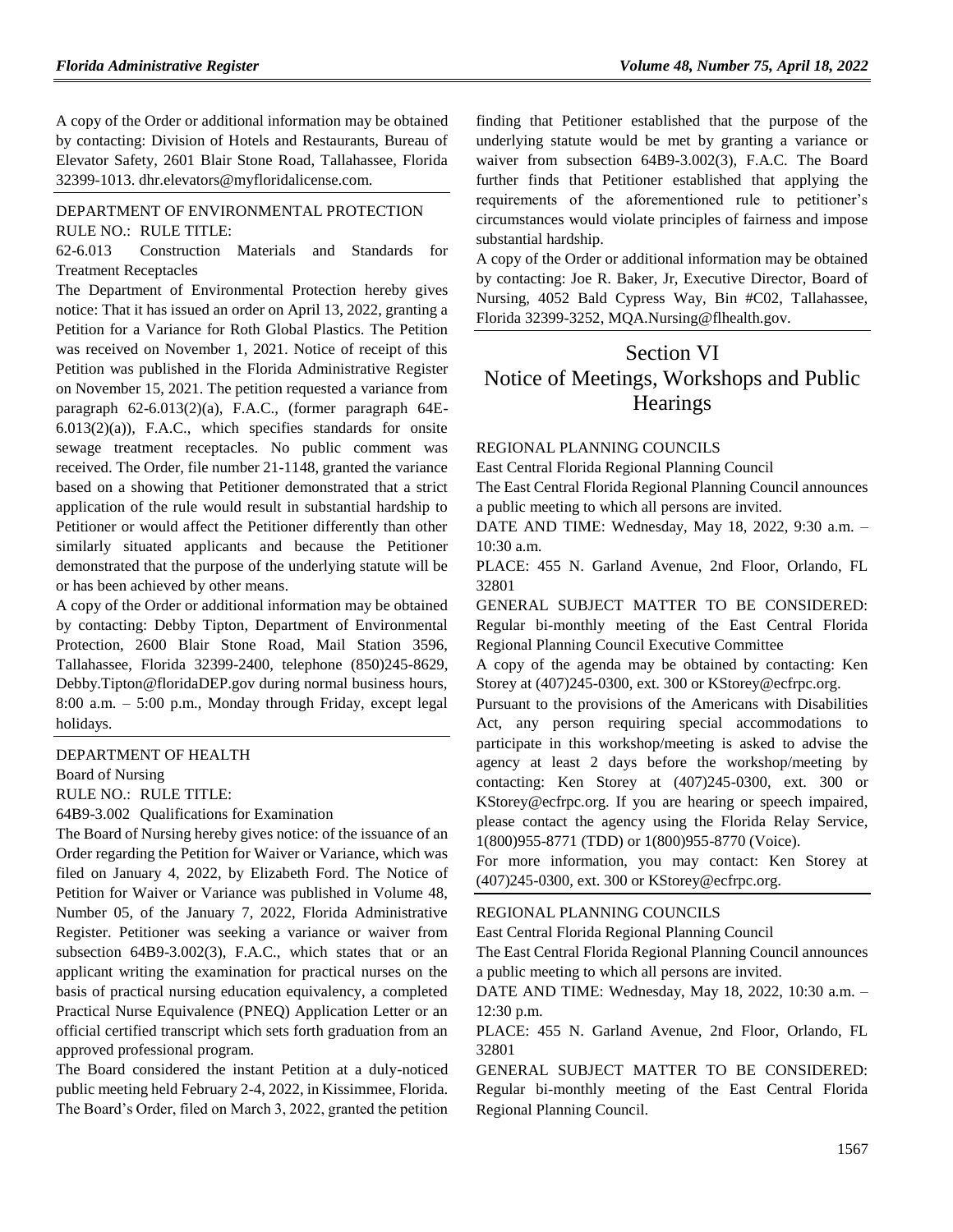A copy of the agenda may be obtained by contacting: Ken Storey at (407)245-0300, ext. 300 or KStorey@ecfrpc.org.

Pursuant to the provisions of the Americans with Disabilities Act, any person requiring special accommodations to participate in this workshop/meeting is asked to advise the agency at least 2 days before the workshop/meeting by contacting: Ken Storey at (407)245-0300, ext. 300 or KStorey@ecfrpc.org. If you are hearing or speech impaired, please contact the agency using the Florida Relay Service, 1(800)955-8771 (TDD) or 1(800)955-8770 (Voice).

For more information, you may contact: Ken Storey at (407)245-0300, ext. 300 or KStorey@ecfrpc.org.

#### [REGIONAL PLANNING COUNCILS](https://flrules.org/gateway/department.asp?id=29)

[East Central Florida Regional Planning Council](https://flrules.org/gateway/organization.asp?id=62)

The East Central Florida Regional Planning Council announces a public meeting to which all persons are invited.

DATE AND TIME: Wednesday, May 18, 2022, 1:00 p.m.

PLACE: 455 N. Garland Avenue, 2nd Floor, Orlando, FL 32801

GENERAL SUBJECT MATTER TO BE CONSIDERED: Meeting of the Volunteer Council Subcommittee for the Regional Resilience Collaborative.

A copy of the agenda may be obtained by contacting: Jenifer Rupert, jrupert@ecfrpc.org or (407)245-0300, ext. 302.

Pursuant to the provisions of the Americans with Disabilities Act, any person requiring special accommodations to participate in this workshop/meeting is asked to advise the agency at least two (2) days before the workshop/meeting by contacting: Jenifer Rupert, jrupert@ecfrpc.org or (407)245- 0300, ext. 302. If you are hearing or speech impaired, please contact the agency using the Florida Relay Service, 1(800)955- 8771 (TDD) or 1(800)955-8770 (Voice).

For more information, you may contact: Jenifer Rupert, jrupert@ecfrpc.org or (407)245-0300, ext. 302.

### [METROPOLITAN PLANNING ORGANIZATIONS](https://flrules.org/gateway/department.asp?id=35)

The Metropolitan Planning Organization Advisory Council (MPOAC) announces a public meeting to which all persons are invited.

DATES AND TIMES: April 27, 2022, 1:00 p.m. until conclusion of business; April 28, 2022, 9:00 a.m. until conclusion of business

PLACE: Florida's Turnpike Enterprise - Turkey Lake Service Plaza, Mile Post 263 – Building 5315, Auditoriums A&B, Ocoee, FL 34761

GENERAL SUBJECT MATTER TO BE CONSIDERED: MPOAC Committee/Board Meetings:

April 27 - 1:00p.m. – 3:00 p.m., Freight and Rail Committee April 27 - 3:30 p.m. – 5:00 p.m., Noteworthy Practices Committee

April 28 - 9:00 a.m. – 12:00 Noon, Staff Directors

April 28 - 1:30 p.m. – 2:30 p.m., Executive Committee

April 28 - 3:00 p.m. – 5:30 p.m., Governing Board

A copy of the agenda may be obtained by contacting: Lisa O. Stone at (850)414-4037, lisa.o.stone@dot.state.fl.us or on the website at: www.mpoac.org.

Pursuant to the provisions of the Americans with Disabilities Act, any person requiring special accommodations to participate in this workshop/meeting is asked to advise the agency at least 24 hours before the workshop/meeting by contacting: Lisa O. Stone at (850)414-4037, lisa.o.stone@dot.state.fl.us. If you are hearing or speech impaired, please contact the agency using the Florida Relay Service, 1(800)955-8771 (TDD) or 1(800)955-8770 (Voice).

For more information, you may contact: Lisa O. Stone at (850)414-4037, lisa.o.stone@dot.state.fl.us or on the website at: www.mpoac.org.

#### [WATER MANAGEMENT DISTRICTS](https://flrules.org/gateway/department.asp?id=40)

[South Florida Water Management District](https://flrules.org/gateway/organization.asp?id=124)

The South Florida Water Management District announces a public meeting to which all persons are invited.

DATE AND TIME: Thursday, April 28, 2022, 1:30 p.m., Big Cypress Basin Board Meeting

PLACE: Collier County Board of County Commissioners Chambers, 3299 Tamiami Trail East, 3rd Floor, Naples, FL 34112

Members of the public may participate and provide public comment in-person or via Zoom, a media technology free for the public to use. https://sfwmdgov.zoom.us/webinar/register/WN\_fTzJ5fhsRqqE9vYcPcOxc w

GENERAL SUBJECT MATTER TO BE CONSIDERED: This is a public meeting of the Big Cypress Basin Board to discuss and consider activities impacting the Big Cypress Basin of the South Florida Water Management District.

The Big Cypress Basin Board may take official action at the meeting on any item appearing on the agenda and on any item that is added to the agenda as a result of a change to the agenda approved by the presiding officer of the meeting pursuant to Section 120.525, Florida Statutes.

The public and stakeholders will have an opportunity to view and comment on the meeting by attending in person or utilizing the following link: https://sfwmdgov.zoom.us/webinar/register/WN\_fTzJ5fhsRqqE9vYcPcOxc w

A link can also be found on the District's website at www.SFWMD.gov/meetings and will go live shortly before 1:30 p.m. on April 28, 2022.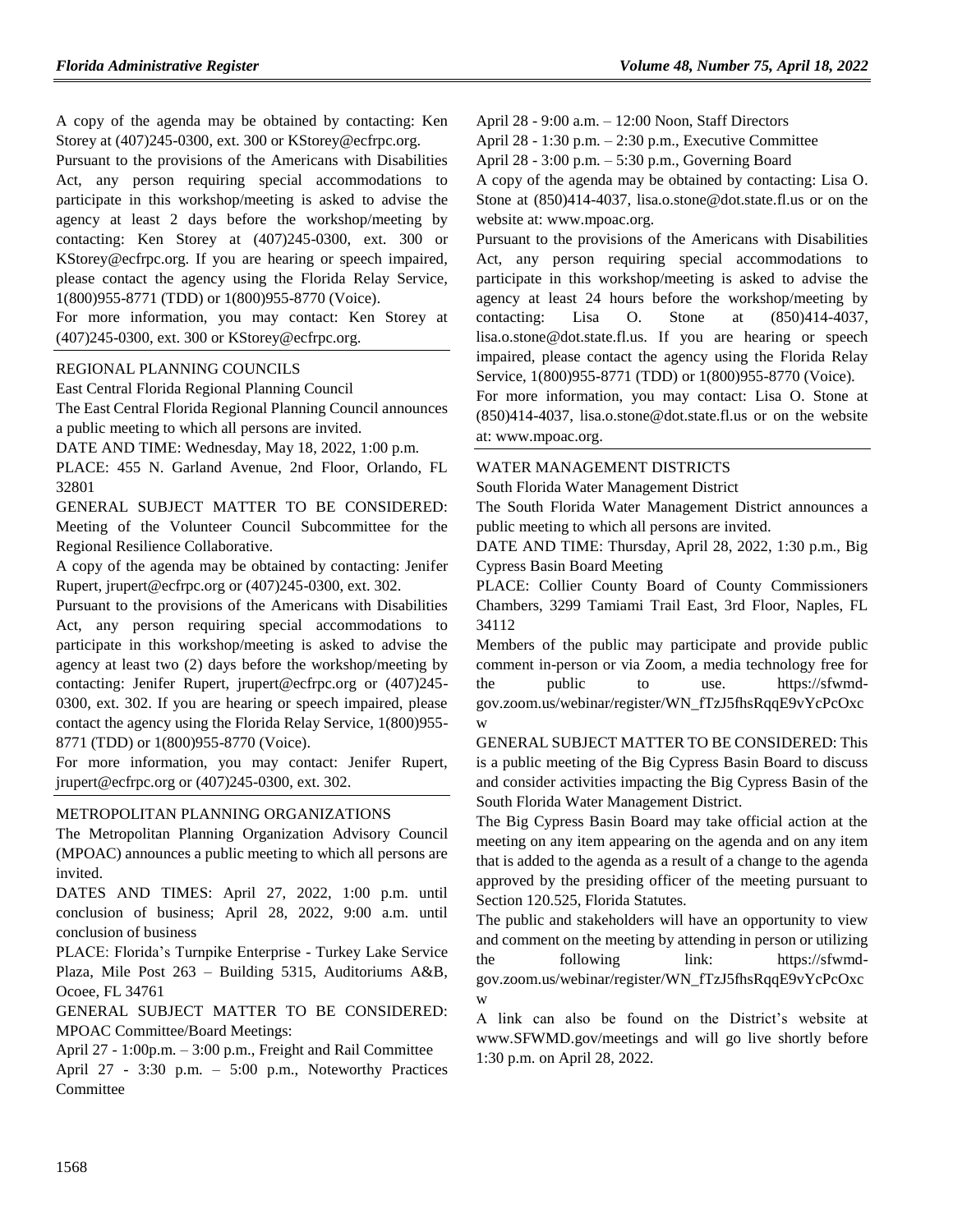A copy of the agenda may be obtained by contacting: Lisa Koehler at lkoehler@sfwmd.gov, or www.sfwmd.gov/newsevents/meetings, seven days prior to the meeting.

Pursuant to the provisions of the Americans with Disabilities Act, any person requiring special accommodations to participate in this workshop/meeting is asked to advise the agency at least seven days before the workshop/meeting by contacting: Rosie Byrd, District Clerk, at rbyrd@sfwmd.gov. If you are hearing or speech impaired, please contact the agency using the Florida Relay Service, 1(800)955-8771 (TDD) or 1(800)955-8770 (Voice). If you are hearing or speech impaired, please contact the agency using the Florida Relay Service, 1(800)955-8771 (TDD) or 1(800)955-8770 (Voice).

If any person decides to appeal any decision made by the Board with respect to any matter considered at this meeting or hearing, he/she will need to ensure that a verbatim record of the proceeding is made, which record includes the testimony and evidence from which the appeal is to be issued.

For more information, you may contact: Lisa Koehler at lkoehler@sfwmd.gov.

#### [SPACE FLORIDA](https://flrules.org/gateway/department.asp?id=57)

The Space Florida announces a telephone conference call to which all persons are invited.

DATE AND TIME: April 26, 2022, 1:00 p.m.

PLACE: Dial: 1(866)528-2256, Access Code: 4875556

GENERAL SUBJECT MATTER TO BE CONSIDERED: Space Florida Marketing Committee Meeting

A copy of the agenda may be obtained by contacting: Elizabeth Loving at eloving@spaceflorida.gov or (321)730-5301 x241.

Pursuant to the provisions of the Americans with Disabilities Act, any person requiring special accommodations to participate in this workshop/meeting is asked to advise the agency at least 2 days before the workshop/meeting by contacting: Elizabeth Loving at eloving@spaceflorida.gov or (321)730-5301 x241. If you are hearing or speech impaired, please contact the agency using the Florida Relay Service, 1(800)955-8771 (TDD) or 1(800)955-8770 (Voice).

If any person decides to appeal any decision made by the Board with respect to any matter considered at this meeting or hearing, he/she will need to ensure that a verbatim record of the proceeding is made, which record includes the testimony and evidence from which the appeal is to be issued.

For more information, you may contact: Elizabeth Loving at eloving@spaceflorida.gov or (321)730-5301 x241.

### [SPACE FLORIDA](https://flrules.org/gateway/department.asp?id=57)

The Space Florida announces a telephone conference call to which all persons are invited.

DATE AND TIME: April 25, 2022, 9:00 a.m.

PLACE: TELECONFERENCE: Dial: 1(866)528-2256, Access Code: 4875556

GENERAL SUBJECT MATTER TO BE CONSIDERED: Space Florida Governance & Compensation Committee Meeting

A copy of the agenda may be obtained by contacting: Elizabeth Loving at eloving@spaceflorida.gov or (321)730-5301 x241.

Pursuant to the provisions of the Americans with Disabilities Act, any person requiring special accommodations to participate in this workshop/meeting is asked to advise the agency at least 2 days before the workshop/meeting by contacting: Elizabeth Loving at eloving@spaceflorida.gov or (321)730-5301 x241. If you are hearing or speech impaired, please contact the agency using the Florida Relay Service, 1(800)955-8771 (TDD) or 1(800)955-8770 (Voice).

If any person decides to appeal any decision made by the Board with respect to any matter considered at this meeting or hearing, he/she will need to ensure that a verbatim record of the proceeding is made, which record includes the testimony and evidence from which the appeal is to be issued.

For more information, you may contact: Elizabeth Loving at eloving@spaceflorida.gov or (321)730-5301 x241.

#### [SPACE FLORIDA](https://flrules.org/gateway/department.asp?id=57)

The Space Florida announces a telephone conference call to which all persons are invited.

DATE AND TIME: April 26, 2022, 2:00 p.m.

PLACE: TELECONFERENCE: Dial: 1(866)528-2256, Access Code: 4875556

GENERAL SUBJECT MATTER TO BE CONSIDERED: Space Florida Audit & Accountability Committee Meeting

A copy of the agenda may be obtained by contacting: Elizabeth Loving at eloving@spaceflorida.gov or (321)730-5301 x241.

Pursuant to the provisions of the Americans with Disabilities Act, any person requiring special accommodations to participate in this workshop/meeting is asked to advise the agency at least 2 days before the workshop/meeting by contacting: Elizabeth Loving at eloving@spaceflorida.gov or (321)730-5301 x241. If you are hearing or speech impaired, please contact the agency using the Florida Relay Service, 1(800)955-8771 (TDD) or 1(800)955-8770 (Voice).

If any person decides to appeal any decision made by the Board with respect to any matter considered at this meeting or hearing, he/she will need to ensure that a verbatim record of the proceeding is made, which record includes the testimony and evidence from which the appeal is to be issued.

For more information, you may contact: Elizabeth Loving at eloving@spaceflorida.gov or (321)730-5301 x241.

# [DEPARTMENT OF BUSINESS AND PROFESSIONAL](https://flrules.org/gateway/department.asp?id=61)  [REGULATION](https://flrules.org/gateway/department.asp?id=61)

[Barbers' Board](https://flrules.org/gateway/organization.asp?id=273)

The Florida Barbers' Board announces a public meeting to which all persons are invited.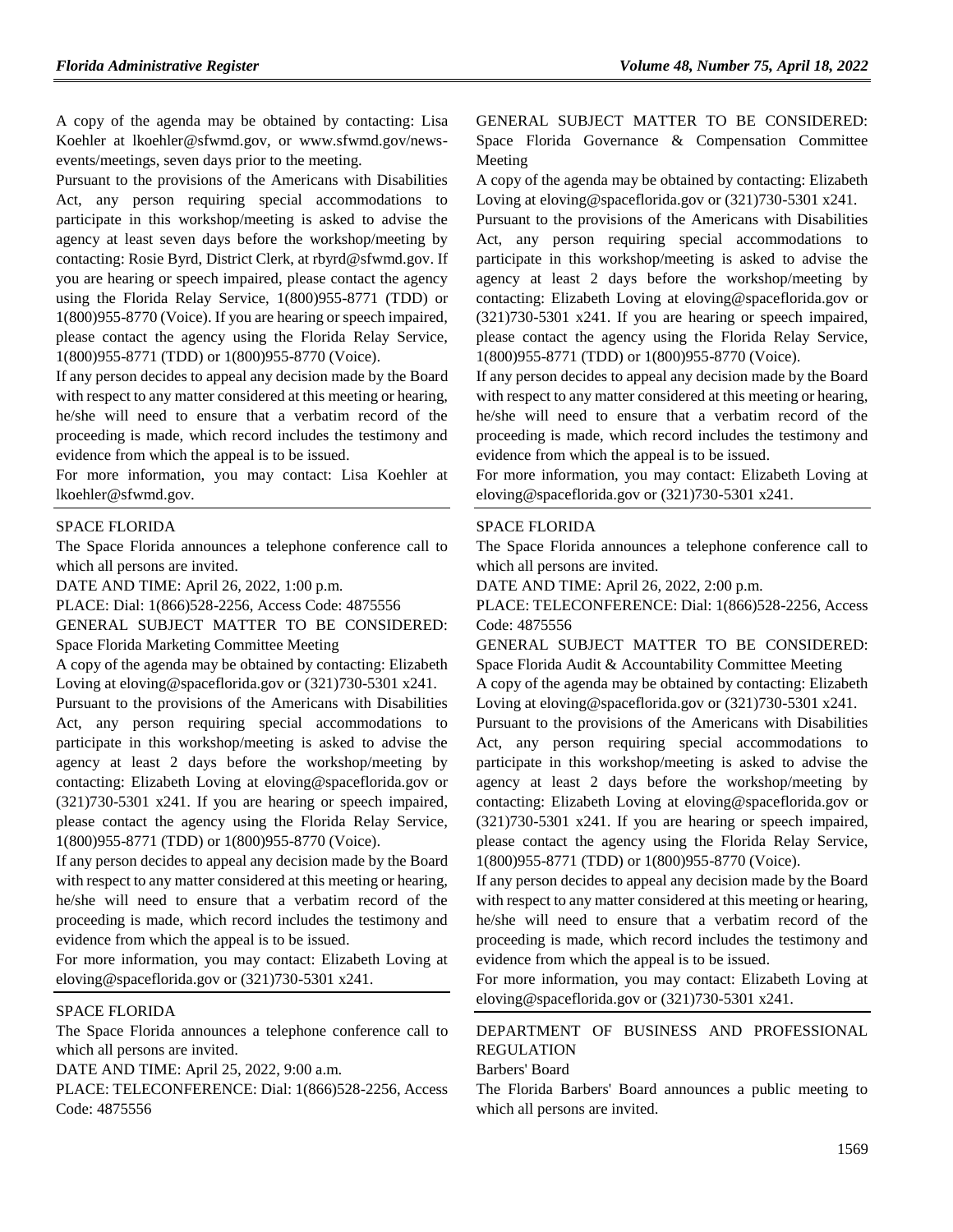DATE AND TIME: July 17, 2022, 9:00 a.m.

PLACE: Hilton Garden Inn, 3505 Kyoto Gardens Dr., Palm Beach Gardens, Florida 33410, (561)694-5833

GENERAL SUBJECT MATTER TO BE CONSIDERED: General board business.

A copy of the agenda may be obtained by contacting: Florida Barbers' Board, 2601 Blair Stone, Tallahassee, Florida, 32399, (850)487-1395.

Pursuant to the provisions of the Americans with Disabilities Act, any person requiring special accommodations to participate in this workshop/meeting is asked to advise the agency at least 5 days before the workshop/meeting by contacting: Florida Barbers' Board, 2601 Blair Stone, Tallahassee, Florida, 32399, (850)487-1395. If you are hearing or speech impaired, please contact the agency using the Florida Relay Service, 1(800)955-8771 (TDD) or 1(800)955-8770 (Voice).

If any person decides to appeal any decision made by the Board with respect to any matter considered at this meeting or hearing, he/she will need to ensure that a verbatim record of the proceeding is made, which record includes the testimony and evidence from which the appeal is to be issued.

For more information, you may contact: Florida Barbers' Board, 2601 Blair Stone, Tallahassee, Florida, 32399, (850)487-1395.

[DEPARTMENT OF BUSINESS AND PROFESSIONAL](https://flrules.org/gateway/department.asp?id=61)  [REGULATION](https://flrules.org/gateway/department.asp?id=61)

[Board of Cosmetology](https://flrules.org/gateway/organization.asp?id=275)

The Florida Board of Cosmetology announces a public meeting to which all persons are invited.

DATES AND TIMES: July 18, 2022, 9:00 a.m.; July 19, 2022, 9:00 a.m.

PLACE: Hilton Garden Inn, 3505 Kyoto Gardens Dr., Palm Beach Gardens, Florida 33410, (561)694-5833

GENERAL SUBJECT MATTER TO BE CONSIDERED: General board business.

A copy of the agenda may be obtained by contacting: Florida Board of Cosmetology, 2601 Blair Stone, Tallahassee, Florida, 32399, (850)487-1395.

Pursuant to the provisions of the Americans with Disabilities Act, any person requiring special accommodations to participate in this workshop/meeting is asked to advise the agency at least 5 days before the workshop/meeting by contacting: Florida Board of Cosmetology, 2601 Blair Stone, Tallahassee, Florida, 32399, (850)487-1395. If you are hearing or speech impaired, please contact the agency using the Florida Relay Service, 1(800)955-8771 (TDD) or 1(800)955-8770 (Voice).

If any person decides to appeal any decision made by the Board with respect to any matter considered at this meeting or hearing, he/she will need to ensure that a verbatim record of the

proceeding is made, which record includes the testimony and evidence from which the appeal is to be issued.

For more information, you may contact: Florida Board of Cosmetology, 2601 Blair Stone, Tallahassee, Florida, 32399, (850)487-1395.

## [DEPARTMENT OF BUSINESS AND PROFESSIONAL](https://flrules.org/gateway/department.asp?id=61)  [REGULATION](https://flrules.org/gateway/department.asp?id=61)

[Board of Landscape Architecture](https://flrules.org/gateway/organization.asp?id=264)

The Board of Landscape Architecture announces a public meeting to which all persons are invited.

DATE AND TIME: Tuesday, May 17, 2022, 10:00 a.m.

PLACE: https://meet.goto.com/583585909, You can also dial in using your phone. United States: (646)749-3129, Access Code: 583-585-909

GENERAL SUBJECT MATTER TO BE CONSIDERED: General Business and Discipline.

A copy of the agenda may be obtained by contacting: Board of Landscape Architecture, 2601 Blair Stone Rd., Tallahassee, FL 32399, (850)717-1981.

Pursuant to the provisions of the Americans with Disabilities Act, any person requiring special accommodations to participate in this workshop/meeting is asked to advise the agency at least 5 days before the workshop/meeting by contacting: Board of Landscape Architecture, 2601 Blair Stone Rd., Tallahassee, FL 32399, (850)717-1981. If you are hearing or speech impaired, please contact the agency using the Florida Relay Service, 1(800)955-8771 (TDD) or 1(800)955-8770 (Voice).

If any person decides to appeal any decision made by the Board with respect to any matter considered at this meeting or hearing, he/she will need to ensure that a verbatim record of the proceeding is made, which record includes the testimony and evidence from which the appeal is to be issued.

For more information, you may contact: Board of Landscape Architecture, 2601 Blair Stone Rd., Tallahassee, FL 32399, (850)717-1981.

[DEPARTMENT OF BUSINESS AND PROFESSIONAL](https://flrules.org/gateway/department.asp?id=61)  [REGULATION](https://flrules.org/gateway/department.asp?id=61)

[Building Code Administrators and Inspectors Board](https://flrules.org/gateway/organization.asp?id=271)

The Building Code Administrators and Inspectors Board announces a public meeting to which all persons are invited.

DATES AND TIMES: June 15, 2022, 9:00 a.m.; June 16, 2022, 9:00 a.m.; June 17, 2022, 9:00 a.m.

PLACE: Hilton Garden Inn Palm Beach Gardens, 3505 Kyoto Gardens Drive, Palm Beach Gardens, Florida 33410, Telephone Number: (561)694-5833

GENERAL SUBJECT MATTER TO BE CONSIDERED: Committee meetings, probable cause panel (portions of which may be closed to the public), general board business.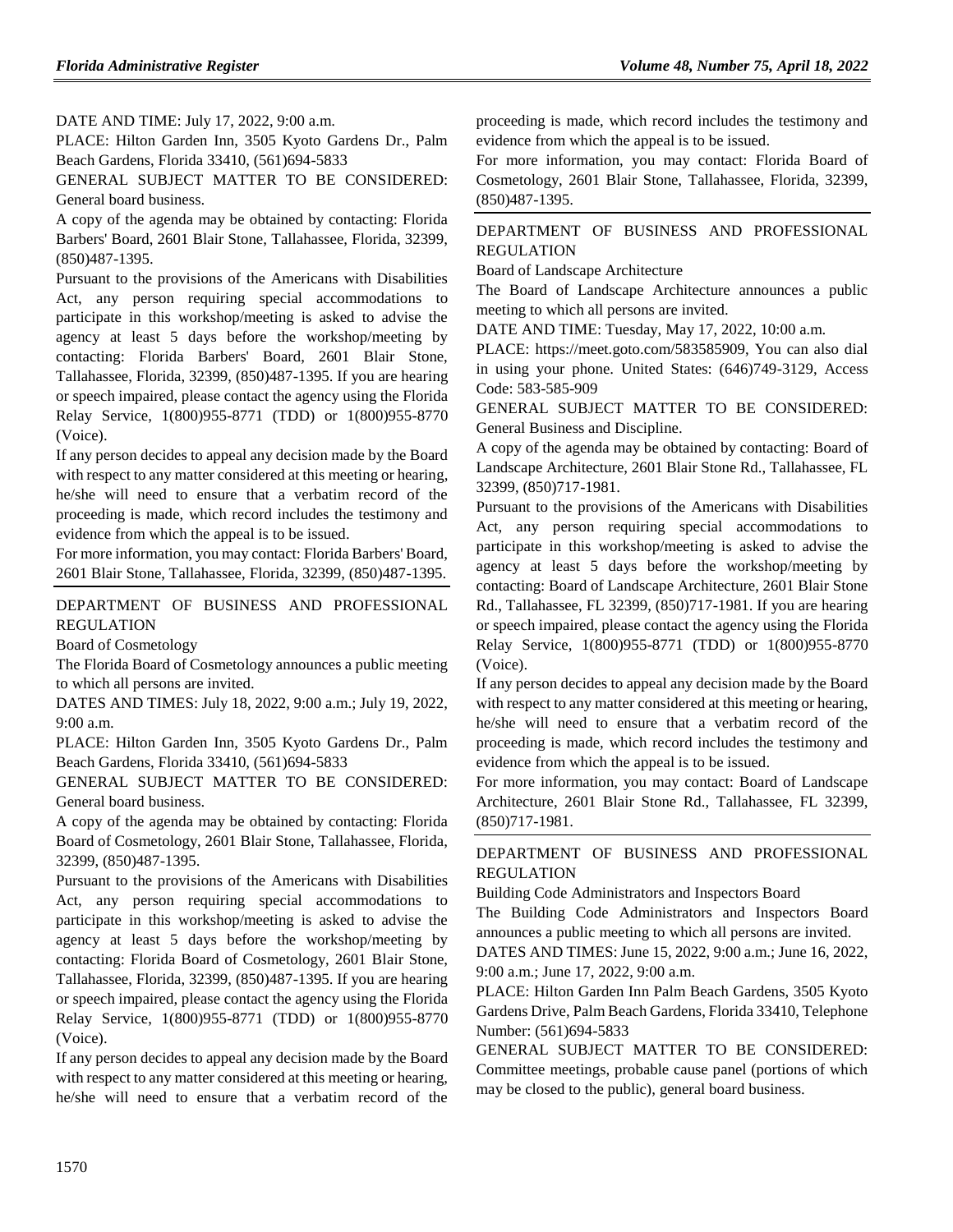A copy of the agenda may be obtained by contacting: Myfloridalicense.com – Licensing and Regulation - Building Code Administrators & Inspectors - Board Meeting Information.

Pursuant to the provisions of the Americans with Disabilities Act, any person requiring special accommodations to participate in this workshop/meeting is asked to advise the agency at least 5 days before the workshop/meeting by contacting: Department of Business and Professional Regulation, Building Code Administrators and Inspectors Board, 2601 Blair Stone Road, Tallahassee, FL 32399, or by calling (850)717-1980. If you are hearing or speech impaired, please contact the agency using the Florida Relay Service, 1(800)955-8771 (TDD) or 1(800)955-8770 (Voice).

If any person decides to appeal any decision made by the Board with respect to any matter considered at this meeting or hearing, he/she will need to ensure that a verbatim record of the proceeding is made, which record includes the testimony and evidence from which the appeal is to be issued.

For more information, you may contact: Department of Business and Professional Regulation, Building Code Administrators and Inspectors Board, 2601 Blair Stone Road, Tallahassee, FL 32399, or by calling (850)717-1980.

#### [DEPARTMENT OF HEALTH](https://flrules.org/gateway/department.asp?id=64)

[Board of Medicine](https://flrules.org/gateway/organization.asp?id=331)

The Board of Medicine – Probable Cause Panel - Pain Management Clinic Registration announces a public meeting to which all persons are invited.

DATE AND TIME: Monday, April 25, 2022, 9:30 a.m. ET or soon thereafter

PLACE: You may join the meeting from your computer, tablet, or smartphone through the following link: https://global.gotomeeting.com/join/841195637. You may also join the meeting using your phone at the following number: (646)749-3122, access code: 841-195-637. To maximize your access to the meeting, the Department highly recommends that you download the GoToMeeting app on your computer, tablet, or smartphone prior to the meeting.

GENERAL SUBJECT MATTER TO BE CONSIDERED: The panel will conduct a meeting related to public disciplinary cases.

A copy of the agenda may be obtained by contacting: LaSonga Campbell at (850)558-9821 or emailing her at LaSonga.Campbell@flhealth.gov.

Pursuant to the provisions of the Americans with Disabilities Act, any person requiring special accommodations to participate in this workshop/meeting is asked to advise the agency at least 7 days before the workshop/meeting by contacting: LaSonga Campbell at (850)558-9821 or emailing her at LaSonga.Campbell@flhealth.gov. If you are hearing or speech impaired, please contact the agency using the Florida Relay Service, 1(800)955-8771 (TDD) or 1(800)955-8770 (Voice).

If any person decides to appeal any decision made by the Board with respect to any matter considered at this meeting or hearing, he/she will need to ensure that a verbatim record of the proceeding is made, which record includes the testimony and evidence from which the appeal is to be issued.

For more information, you may contact: LaSonga Campbell at (850)558-9821 or emailing her at LaSonga.Campbell@flhealth.gov.

#### [DEPARTMENT OF HEALTH](https://flrules.org/gateway/department.asp?id=64)

[Division of Children's Medical Services](https://flrules.org/gateway/organization.asp?id=333)

The Newborn Screening Follow-up Program announces a telephone conference call to which all persons are invited.

DATE AND TIME: April 29, 2022, 1:00 p.m.

PLACE: Microsoft Teams

GENERAL SUBJECT MATTER TO BE CONSIDERED: The Florida Newborn Screening Program is conducting a meeting with Genetics and Newborn Screening Advisory Council (GNSAC) Task Force members and external partners to discuss a review of the laboratory system.

Join on your computer or mobile app

Click here to join the meeting

Join with a video conferencing device: teams@meetme.flhealth.gov, Video Conference ID: 114 891 505 7

Alternate VTC instructions

Or call in (audio only) (850)792-1375, 678959790# United States, Tallahassee

A copy of the agenda may be obtained by contacting: Amber.Goodwin2@flhealth.gov.

Pursuant to the provisions of the Americans with Disabilities Act, any person requiring special accommodations to participate in this workshop/meeting is asked to advise the agency at least 48 hours before the workshop/meeting by contacting: Amber.Goodwin2@flhealth.gov. If you are hearing or speech impaired, please contact the agency using the Florida Relay Service, 1(800)955-8771 (TDD) or 1(800)955-8770 (Voice).

If any person decides to appeal any decision made by the Board with respect to any matter considered at this meeting or hearing, he/she will need to ensure that a verbatim record of the proceeding is made, which record includes the testimony and evidence from which the appeal is to be issued.

For more information, you may contact: Amber.Goodwin2@flhealth.gov.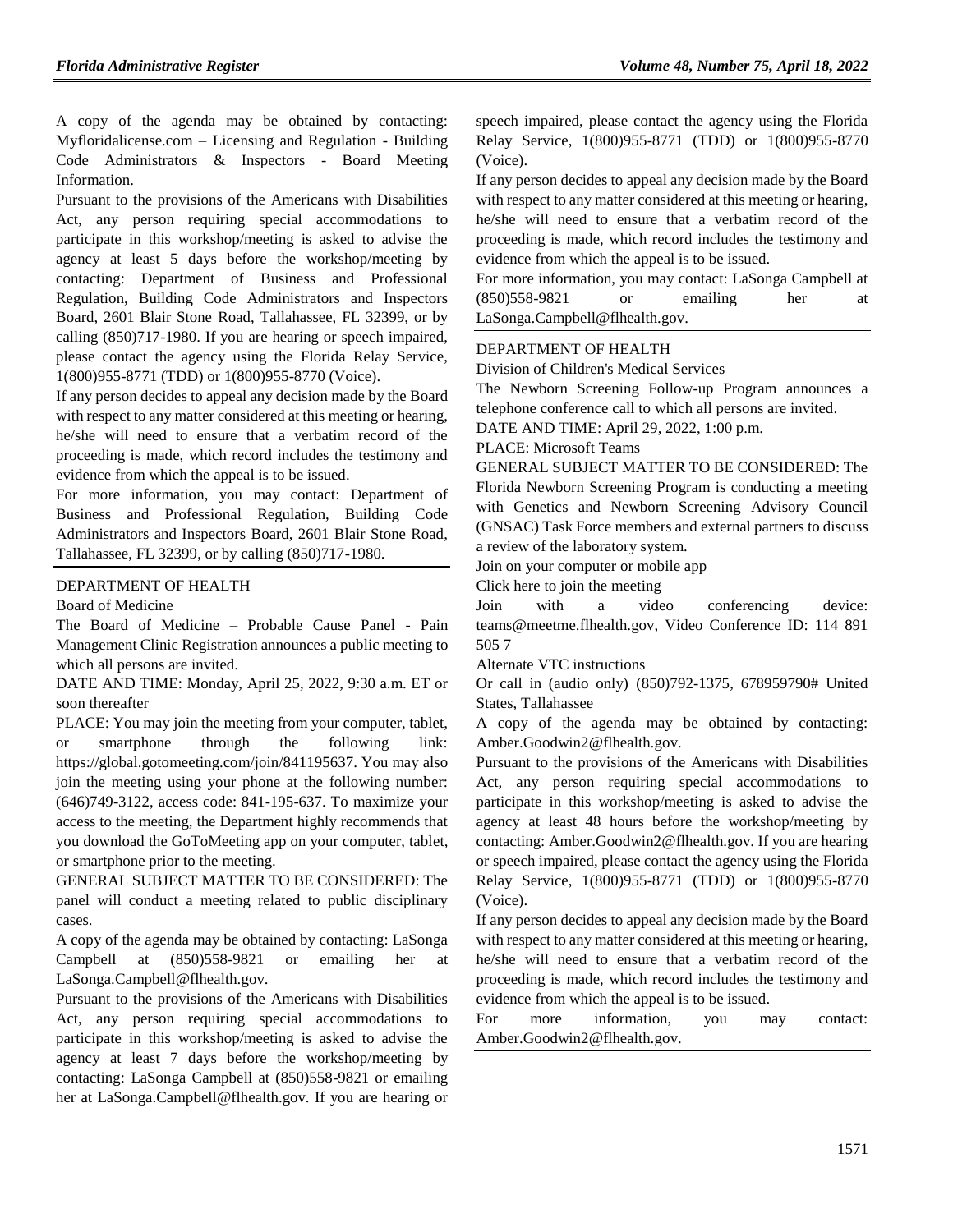### [DEPARTMENT OF HEALTH](https://flrules.org/gateway/department.asp?id=64)

[Division of Public Health Statistics and Performance](https://flrules.org/gateway/organization.asp?id=1152)  [Management](https://flrules.org/gateway/organization.asp?id=1152)

The Florida Department of Health announces a public meeting to which all persons are invited.

DATE AND TIME: Tuesday, May 3, 2022, 11:00 a.m. – 12:00 Noon Eastern

PLACE: Conference call: Microsoft Teams meeting:

Join on your computer or mobile app: www.floridahealth.gov/PWACmeeting

Or call in (audio only) (850)792-1375, 937910573# United States, Tallahassee, Phone Conference ID: 937 910 573#

GENERAL SUBJECT MATTER TO BE CONSIDERED: Established in Section 381.4018 Florida Statutes, the Physician Workforce Advisory Council advises the State Surgeon General and the Florida Department of Health on matters concerning current and future physician workforce needs in this state and reviews survey materials and the compilation of survey information.

A copy of the agenda may be obtained by contacting: Nathan Dunn at (850)245-4018.

Pursuant to the provisions of the Americans with Disabilities Act, any person requiring special accommodations to participate in this workshop/meeting is asked to advise the agency at least 7 days before the workshop/meeting by contacting: Nathan Dunn at (850)245-4018. If you are hearing or speech impaired, please contact the agency using the Florida Relay Service, 1(800)955-8771 (TDD) or 1(800)955-8770 (Voice).

If any person decides to appeal any decision made by the Board with respect to any matter considered at this meeting or hearing, he/she will need to ensure that a verbatim record of the proceeding is made, which record includes the testimony and evidence from which the appeal is to be issued.

For more information, you may contact: Health Resources and Access Section at (850)245-4446.

#### [DEPARTMENT OF CHILDREN AND FAMILIES](https://flrules.org/gateway/department.asp?id=65)

The Department of Children and Families announces a public meeting to which all persons are invited.

DATE AND TIME: Friday, April 22, 2022, 8:30 a.m.

PLACE: call in only 1(888)585-9008, code 191 850 997

GENERAL SUBJECT MATTER TO BE CONSIDERED: On-

going Lee County Community Alliance business

A copy of the agenda may be obtained by contacting: stephanie.jones@myflfamilies.com.

For more information, you may contact: stephanie.jones@myflfamilies.com.

### [DEPARTMENT OF FINANCIAL SERVICES](https://flrules.org/gateway/department.asp?id=69)

The Department of Financial Services announces a public meeting to which all persons are invited.

DATE AND TIME: Tuesday, April 19, 2022, 2:00 p.m. – 4:00 p.m. Eastern Time

PLACE: Department of Environmental Protection

GENERAL SUBJECT MATTER TO BE CONSIDERED: UPDATE: The Florida PALM Executive Steering Committee meeting has been canceled.

A copy of the agenda may be obtained by contacting: NA

[CENTER FOR INDEPENDENT LIVING IN CENTRAL](https://flrules.org/gateway/organization.asp?id=760)  [FLORIDA, INC.](https://flrules.org/gateway/organization.asp?id=760)

The Center for Independent Living in Central Florida Inc. announces a public meeting to which all persons are invited. DATE AND TIME: April 26, 2022, 8:15 a.m.

PLACE: 720 North Denning Drive, Winter Park FL 32789 GENERAL SUBJECT MATTER TO BE CONSIDERED: Executive Committee Meeting

A copy of the agenda may be obtained by contacting: Maria Diaz, (407)961-5541.

Pursuant to the provisions of the Americans with Disabilities Act, any person requiring special accommodations to participate in this workshop/meeting is asked to advise the agency at least 5 days before the workshop/meeting by contacting: Maria Diaz, (407)961-5541. If you are hearing or speech impaired, please contact the agency using the Florida Relay Service, 1(800)955-8771 (TDD) or 1(800)955-8770 (Voice).

#### [SOUTH FLORIDA COMMUNITY CARE NETWORK](https://flrules.org/gateway/organization.asp?id=1130)

The South Florida Community Care Network, LLC d/b/a Community Care Plan announces a public meeting to which all persons are invited.

DATE AND TIME: April 22, 2022, 9:15 a.m.

PLACE: Broward Health, 1800 NW 49th Street, Fort Lauderdale, FL 33309

GENERAL SUBJECT MATTER TO BE CONSIDERED: Meeting of the CCP HR Member Committee to discuss general matters.

A copy of the agenda may be obtained by contacting: Migdalia Soto-Roba at mroba@ccpcares.org or (954)622-3227.

Pursuant to the provisions of the Americans with Disabilities Act, any person requiring special accommodations to participate in this workshop/meeting is asked to advise the agency at least 3 days before the workshop/meeting by contacting: Susan Mansolillo at SMansolillo@ccpcares.org or (954)622-3232. If you are hearing or speech impaired, please contact the agency using the Florida Relay Service, 1(800)955- 8771 (TDD) or 1(800)955-8770 (Voice).

If any person decides to appeal any decision made by the Board with respect to any matter considered at this meeting or hearing, he/she will need to ensure that a verbatim record of the proceeding is made, which record includes the testimony and evidence from which the appeal is to be issued.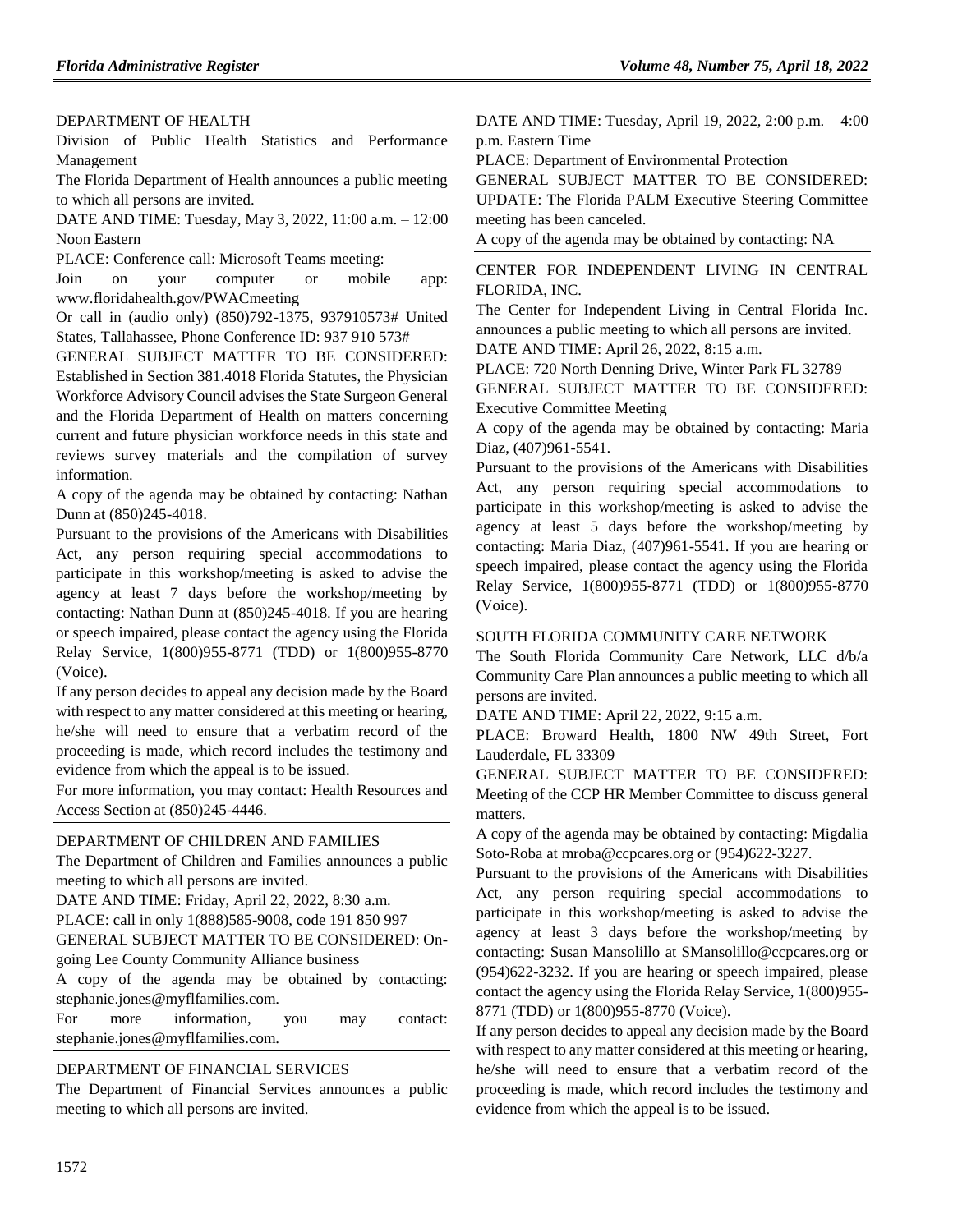For more information, you may contact: Justin Marshall, Esq., Chief Legal Officer and Senior Vice President, South Florida Community Care Network, LLC d/b/a Community Care Plan, at jmarshall@ccpcares.org or (954)622-3402.

### AMERICAN CONSULTING PROFESSIONALS [DEBORAH TURNER](https://flrules.org/gateway/organization.asp?id=977)

The Florida Department of Transportation, District Seven announces a public meeting to which all persons are invited.

DATE AND TIME: Wednesday, April 27, 2022, 10:30 a.m. – 12:00 Noon

PLACE: Clearwater Hall Rentals: 1828 Main Street, Dunedin, FL 34698

GENERAL SUBJECT MATTER TO BE CONSIDERED: You are invited to attend and participate in the third Project Advisory Group (PAG) Meeting for the SR 580 Corridor Planning and Concept Development Study. The Florida Department of Transportation (FDOT), District Seven has scheduled a third PAG Meeting to provide an overview of the SR 580 Corridor Study from Alt. US 19/SR 595/Broadway to Tampa Road being conducted in Pinellas County, Florida. This project will be coordinated with Forward Pinellas Metropolitan Planning Organization (MPO) and the Cities of Dunedin, Clearwater, Safety Harbor, Oldsmar and unincorporated portions of Pinellas County to develop potential solutions that establish safer multimodal environment utilizing a contextsensitive approach. This study will involve a community-based evaluation to determine how best to meet the needs of current and future users, and to establish a long-term plan to guide evolution of the corridor that appropriately correlates the balance between land use and transportation planning. This PAG meeting is part of the alternatives evaluation phase and is the alternatives brainstorming portion of the corridor study. At the last meeting, on July 15, 2021, the PAG assisted in identifying deficiencies along the corridor and setting the purpose and need, goals and objectives of the study. This meeting will be used to share the alternatives that the team has developed to address existing deficiencies and meet the purpose and need of the study. The team will be looking for feedback from the PAG members regarding the alternative options presented. The format of the meeting will include a brief presentation to review the deficiencies previously presented and proposed alternative options being considered as part of this Corridor planning study. Additional SR 580 project information may be found at this website: www.fdotd7studies.com/projects/sr580-corridor/. Written comments can be mailed to: Brian Shroyer, CPM, Project Manager, Florida Department of Transportation District Seven, Planning & Environmental Management Office (PLEMO) MS 7-500, 11201 N. McKinley Drive, MS 7-500, Tampa, FL 33612, emailed to: brian.shroyer@dot.state.fl.us or provided on the "Send us your comments" page on the project website at www.fdotd7studies.com/projects/sr580-corridor.

Comuníquese con nosotros. Nos importa mucho la opinión del público sobre el proyecto. Si usted tiene preguntas o comentarios, o simplemente desea más información sobre este proyecto, por favor comuniquese con nuestro representante, Manuel Flores al teléfono 1(813)975-4248 o al correo electrónico manuel.flores@dot.state.fl.us. Public participation is solicited without regard to race, color, national origin, age, sex, religion, disability or family status. The environmental review, consultation, and other actions required by applicable federal environmental laws for this project are being, or have been, carried out by the Florida Department of Transportation (FDOT) pursuant to 23 U.S.C. §327 and a Memorandum of Understanding dated December 14, 2016 and executed by the Federal Highway Administration and FDOT.

A copy of the agenda may be obtained by contacting: Brian Shroyer, CPM, FDOT Project Manager at 1(813)975-6449 or 1(800)226-7220.

Pursuant to the provisions of the Americans with Disabilities Act, any person requiring special accommodations to participate in this workshop/meeting is asked to advise the agency at least 6 days before the workshop/meeting by contacting: Mr. Roger Roscoe, Public Involvement Coordinator, Florida Department of Transportation, District Seven, MS 7-500, 11201 N. McKinley Drive, Tampa, FL 33612, 1(813)975-6411. If you are hearing or speech impaired, please contact the agency using the Florida Relay Service, 1(800)955-8771 (TDD) or 1(800)955-8770 (Voice).

For more information, you may contact: Brian Shroyer, CPM, FDOT Project Manager about the project or the scheduled hearing at 1(813)975-6449 or 1(800)226-7220 or visit our project website at www.fdotd7studies.com/projects/sr580 corridor.

[INWOOD CONSULTING ENGINEERS, INC.](https://flrules.org/gateway/organization.asp?id=992)

The Florida Department of Transportation (FDOT) announces a public meeting to which all persons are invited.

DATE AND TIME: Thursday, April 28, 2022, 5:30 p.m.

PLACE: Virtually on GoTo Webinar; By phone at (631)992- 3221 with passcode 218-033-636; In-Person at Volusia County Fairgrounds, Talton Exhibit Hall

GENERAL SUBJECT MATTER TO BE CONSIDERED: A public meeting will be held regarding project plans on the Truck and Freight Alternative Site Analysis PD&E Study for Volusia County. (FPID no. 447724-1)

The purpose of this project is to evaluate and recommend potential truck and freight parking site alternatives along the I-4 corridor that are viable for private and public operator use. The public meeting is being held to present information and receive community feedback.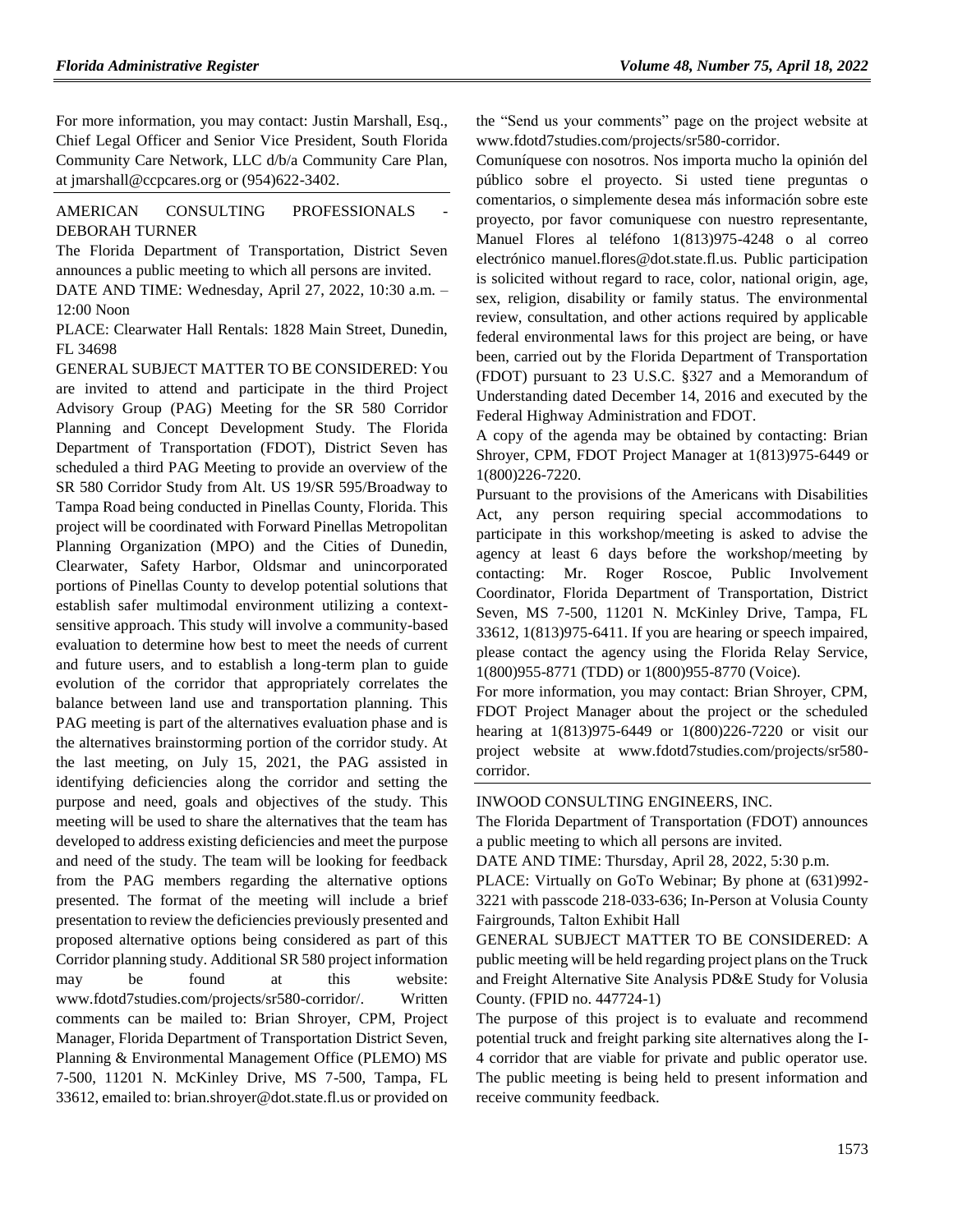Additional public meetings for prospective truck parking site alternatives along the I-4 corridor are scheduled in April 2022 for Orange, and Osceola Counties. A public meeting was held in Seminole County in March 2022. Each public meeting for this project will include the same information and presentation on potential sites across all counties.

The Department is offering multiple ways for the community to participate in the meeting. All participants, regardless of platform they choose, will receive the same information on the proposed project.

Virtual Option: Interested persons may join the Virtual Public Meeting (VPM) from a computer, tablet, or mobile device. A VPM is a free live presentation or webinar over the internet. For this option, advance registration is required by visiting https://attendee.gotowebinar.com/register/2683019897236010 765. Once registered, participants will receive a confirmation email containing information about joining the meeting online. Please note, Internet Explorer cannot be used to register or attend this webinar. If joining online, please provide adequate log-in time to view the presentation in its entirety.

Phone Option (Listen Only): Participants may join the meeting in listen-only mode by dialing (631)992-3221 and entering the passcode 218-033-636 when prompted.

In-Person Open House Option: Participants may attend in person by going to Volusia County Fairgrounds, Talton Exhibit Hall, 3150 E New York Ave, DeLand, FL 32724 anytime between 5:30 p.m.  $- 7:00$  p.m. to view a looping presentation and project displays, speak with project team members, and submit comments or questions. If attending in person, please remember to follow all safety and sanitation guidelines. If you are feeling unwell, please consider attending the meeting virtually or by phone.

All meeting materials, including the presentation, will be available on the project website at https://www.cflroads.com/project/447724-1 prior to the meeting.

FDOT is sending notices to all property owners, business owners, interested persons and organizations to provide the opportunity to offer comments and express their views regarding this project and the proposed improvements.

Public participation is solicited without regard to race, color, national origin, age, sex, religion, disability, or family status. Persons wishing to express their concerns relative to FDOT compliance with Title VI may do so by contacting Jennifer Smith, FDOT District Five Title VI Coordinator, at Jennifer.Smith2@dot.state.fl.us.

The environmental review, consultation, and other actions required by applicable federal environmental laws for this project are being, or have been, carried on by FDOT pursuant to 23 U.S.C. §327 and a Memorandum of Understanding dated

December 14, 2016, and executed by the Federal Highway Administration and FDOT.

A copy of the agenda may be obtained by contacting: Not applicable.

Pursuant to the provisions of the Americans with Disabilities Act, any person requiring special accommodations to participate in this workshop/meeting is asked to advise the agency at least seven (7) days before the workshop/meeting by contacting: FDOT Project Manager Mark Trebitz, P.E. at (386)943-5157, or by email at Mark.Trebitz@dot.state.fl.us. If you are hearing or speech impaired, please contact the agency using the Florida Relay Service, 1(800)955-8771 (TDD) or 1(800)955-8770 (Voice).

For more information, you may contact: FDOT Project Manager Mark Trebitz, P.E. by phone at (386)943-5157, by email at Mark.Trebitz@dot.state.fl.us, or U.S. mail at Florida Department of Transportation, 719 South Woodland Boulevard, DeLand, FL 32720. Information about this project is also available online at www.cflroads.com. Simply type 447724-1 in the search box, click "go" and then select the project. We encourage you to participate in the Truck and Freight Alternative Site Analysis public meeting.

## [HML PUBLIC OUTREACH](https://flrules.org/gateway/organization.asp?id=1210)

The Florida Department of Transportation District Six announces a public meeting to which all persons are invited.

DATES AND TIMES: Virtual Meeting, Tuesday, April 26, 2022, 6:00 p.m.

To join the virtual meeting, visit: https://meet.goto.com/154350677.

You must be using the GoTo app, or internet browser (Chrome or Edge) on a desktop.

In-Person Meeting, Monday, May 2, 2022, 6:00 p.m.

Golden Glades Park and Ride Transit Hub, 16000 State Road 9, Miami, Florida 33169

PLACE: Virtual Meeting, Tuesday, April 26, 2022, 6:00 p.m.

To join the virtual meeting, visit: https://meet.goto.com/154350677.

You must be using the GoTo app, or internet browser (Chrome or Edge) on a desktop.

In-Person Meeting, Monday, May 2, 2022, 6:00 p.m.

Golden Glades Park and Ride Transit Hub, 16000 State Road 9, Miami, Florida 33169

GENERAL SUBJECT MATTER TO BE CONSIDERED: The Florida Department of Transportation (FDOT) District Six will host a public information meeting to provide interested parties with information regarding the Golden Glades Interchange (GGI) Enhancement Project. The project area consists of the following five major facilities: State Road (SR) 9A/I-95, SR 826/Palmetto Expressway, Florida's Turnpike, SR 9 and SR 7/US 441/NW 7 Avenue. Graphic displays and a video will be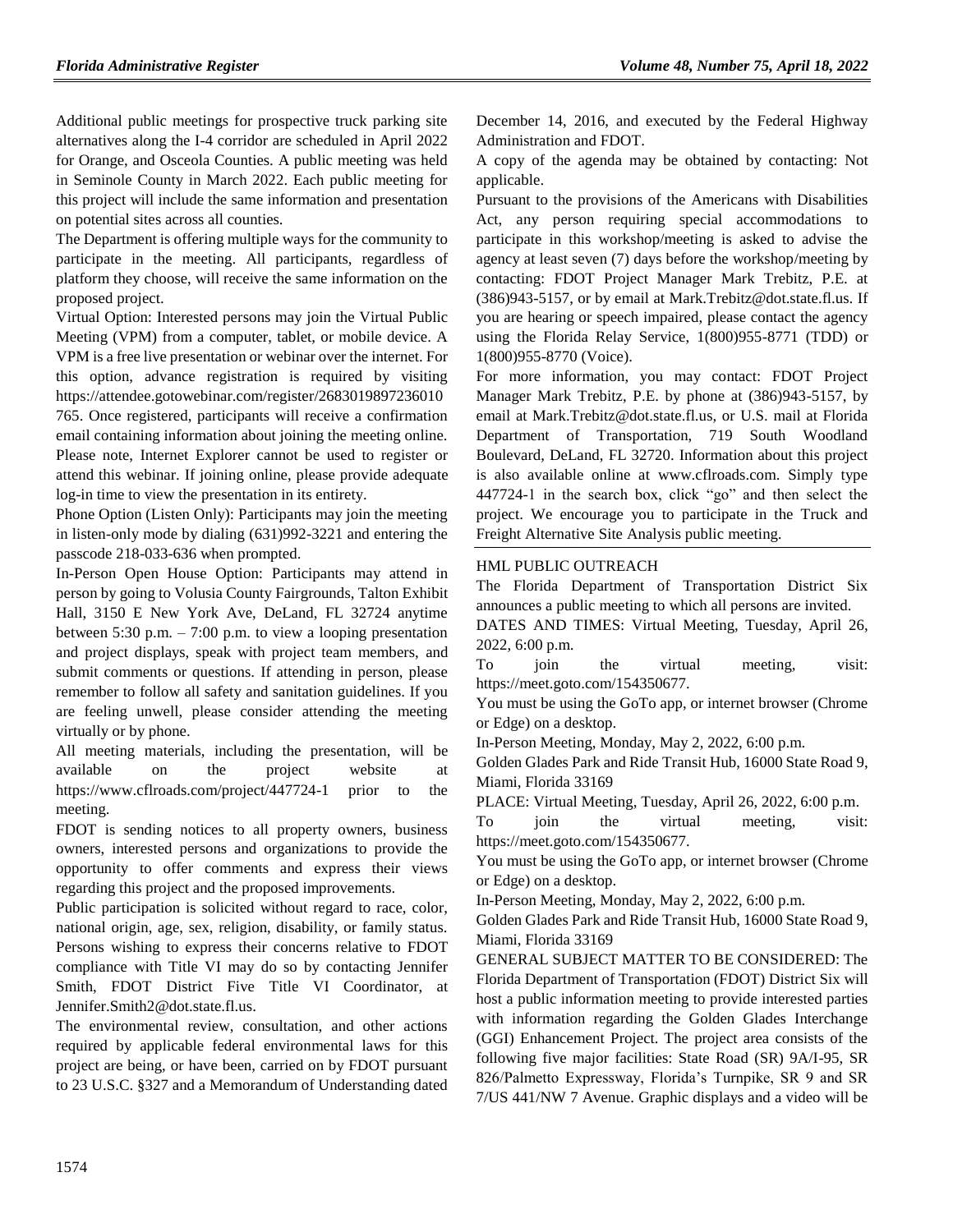shown in the meeting to explain the project. The District Six Project Identification Numbers: 428358-1-52-01, 428358-4-52- 01 & 428358-8-52-01 and Florida's Turnpike Project Identification Numbers: 437053-1-52-01, 437053-2-52-01, 437053-3-52-01, 437053-4-52-01 & 437053-5-52-01

The virtual meeting will be held starting at 6:00 p.m. on Tuesday, April 26, 2022. To join the virtual meeting, visit: https://meet.goto.com/154350677. You must be using the GoTo app, or internet browser (Chrome or Edge) on a desktop. The in-person meeting will be held starting at 6:00 p.m. on Monday, May 2, 2022, at the Golden Glades Park and Ride Transit Hub, 16000 State Road 9, Miami, Florida 33169. Parking will be available on the second floor of the parking garage.

FDOT representatives will provide an overview of the project and will be available to answer questions.

A copy of the agenda may be obtained by contacting: Senior Community Outreach Specialist, Sandra Bello at (305)510- 0827, email: sandra@hmlpublicoutreach.com.

Pursuant to the provisions of the Americans with Disabilities Act, any person requiring special accommodations to participate in this workshop/meeting is asked to advise the agency at least 7 days before the workshop/meeting by contacting: Nicholas Danu at (305)470-5219 or in writing at FDOT, 1000 NW 111 Avenue, Miami, FL 33172 or by email at: Nicholas.Danu@dot.state.fl.us. If you are hearing or speech impaired, please contact the agency using the Florida Relay Service, 1(800)955-8771 (TDD) or 1(800)955-8770 (Voice).

If any person decides to appeal any decision made by the Board with respect to any matter considered at this meeting or hearing, he/she will need to ensure that a verbatim record of the proceeding is made, which record includes the testimony and evidence from which the appeal is to be issued.

For more information, you may contact: Senior Community Outreach Specialist, Sandra Bello at (305)510-0827, email: sandra@hmlpublicoutreach.com.

#### [END HUMAN TRAFFICKING, INC.](https://flrules.org/gateway/organization.asp?id=1381)

The Florida Alliance to End Human Trafficking (End Human Trafficking, Inc.) announces a public meeting to which all persons are invited.

DATE AND TIME: April 21, 2022, 9:30 a.m.

PLACE: Join Zoom Meeting:

https://us02web.zoom.us/j/83829241980?pwd=QWM2SnBpN nZxNStUTUlZb3BabG9Zdz09

Meeting ID: 838 2924 1980, Passcode: 234699 One tap mobile:

+13017158592,,83829241980#,,,,\*234699# US (Washington DC)

+13126266799,,83829241980#,,,,\*234699# US (Chicago

GENERAL SUBJECT MATTER TO BE CONSIDERED: Fundraising activities.

A copy of the agenda may be obtained by contacting: Erin Collins, Erin@FloridaAllianceEndHT.com.

#### [END HUMAN TRAFFICKING, INC.](https://flrules.org/gateway/organization.asp?id=1381)

The Florida Alliance to End Human Trafficking (End Human Trafficking, Inc.) announces a workshop to which all persons are invited.

DATE AND TIME: April 26, 2022, 9:30 a.m.

PLACE: Join Zoom Meeting: https://us02web.zoom.us/j/87179085678?pwd=MGNlYmVRS zhRbStjMXJpNDA2RVkwZz09

Meeting ID: 871 7908 5678, Passcode: 737808

One tap mobile:

+13017158592,,87179085678#,,,,\*737808# US (Washington DC)

+13126266799,,87179085678#,,,,\*737808# US (Chicago)

GENERAL SUBJECT MATTER TO BE CONSIDERED: Fundraising activities.

A copy of the agenda may be obtained by contacting: Erin Collins, Erin@FloridaAllianceEndHT.com.

# Section VII

Notice of Petitions and Dispositions Regarding Declaratory Statements

## **NONE**

# Section VIII Notice of Petitions and Dispositions Regarding the Validity of Rules

Notice of Petition for Administrative Determination has been filed with the Division of Administrative Hearings on the following rules:

## **NONE**

Notice of Disposition of Petition for Administrative Determination has been filed with the Division of Administrative Hearings on the following rules:

## NONE

Section IX Notice of Petitions and Dispositions Regarding Non-rule Policy Challenges

# **NONE**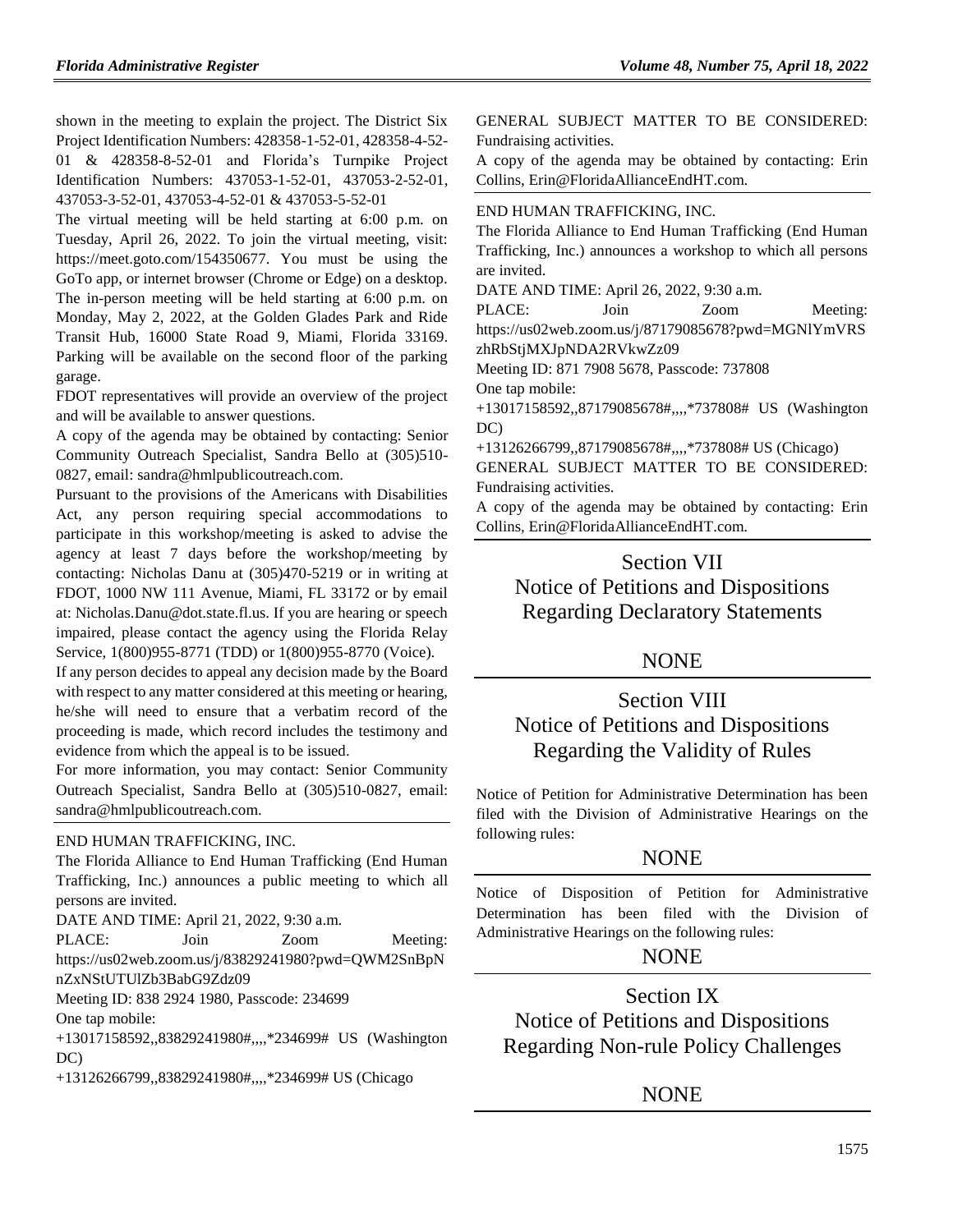# Section X Announcements and Objection Reports of the Joint Administrative Procedures **Committee**

# NONE

# Section XI Notices Regarding Bids, Proposals and Purchasing

## [VISIT FLORIDA](https://flrules.org/gateway/organization.asp?id=767)

Visit Florida: Audience Segmentation Study RFP VISIT FLORIDA is accepting proposals from a qualified vendor to conduct an audience segmentation study. The RFP may be reviewed here:

[https://www.visitflorida.org/work-together/submit-a](https://www.visitflorida.org/work-together/submit-a-proposal/rfps-itns/)[proposal/rfps-itns/.](https://www.visitflorida.org/work-together/submit-a-proposal/rfps-itns/)

Questions are due: April 20, 2022, 5:00 p.m. ET

Responses to questions will be posted on: April 21, 2022, 5:00 p.m. ET (link in RFP document at the above page).

Response Deadline: April 25, 2022, by 5:00 p.m. ET

Responses/Proposals must be submitted online to be considered. Proposals may be submitted by clicking the submission link in the RFP document found at the above page.

[CITY OF MIAMI BEACH PROCUREMENT](https://flrules.org/gateway/organization.asp?id=1228)  [DEPARTMENT](https://flrules.org/gateway/organization.asp?id=1228)

Design, Manufacture, Install, Operate, and Maintain Interactive Digital Media Kiosks

Request for Proposals (RFP)

2022-040-KB

Design, Manufacture, Install, Operate, and Maintain Interactive Digital Media Kiosks

Miami Beach, Florida

NOTICE IS HEREBY GIVEN that the City of Miami Beach, Florida, a municipal corporation of the State of Florida, has received an unsolicited proposal for the manufacturing, installation, maintenance, and operation of interactive digital kiosks (the "Project") in accordance with Florida Statute 255.065. The City requests, and in accordance with Florida Statute 255.065, will accept alternative proposals for the Project until 3:00 p.m. on July 11, 2022. Sealed proposals will be received electronically only, through (www.periscopeholdings.com or www.bidsync.com).

A Pre-Proposal meeting is scheduled to be held for April 28, 2022, 11:00 a.m. Attendance for the pre-proposal meeting shall be via web conference or telephone and recommended as a source of information but is not mandatory. Proposers

interested in participating in the Pre-Proposal Meeting must follow these steps:

To join on your computer or mobile app refer to RFP or

To call in (audio only) (786)636-1480 United States, Miami, Phone Conference ID: 298 015 349#

The City utilizes Periscope S2G (formally known as BidSync) (www.periscopeholdings.com or www.bidsync.com) for automatic notification of competitive solicitation opportunities and document fulfillment, including the issuance of any addendum to this RFP. Any prospective Proposer who has received this RFP by any means other than through Periscope S2G must register immediately with Periscope S2G to assure it receives any addendum issued to this RFP. Failure to receive an addendum may result in disqualification of proposal submitted. THIS REQUEST FOR PROPOSALS IS UNDER THE CONE OF SILENCE—ORDINANCE NO. 2002-3378 WHICH MAY BE FOUND ON THE CITY OF MIAMI BEACH WEBSITE: http://www.miamibeachfl.gov/city-

hall/procurement/procurement-related-ordinance-andprocedures.

# Section XII Miscellaneous

## **[DEPARTMENT OF STATE](https://www.flrules.org/gateway/department.asp?id=1)**

Index of Administrative Rules Filed with the Secretary of State

Pursuant to subparagraph  $120.55(1)(b)6. - 7$ ., F.S., the below list of rules were filed in the Office of the Secretary of State between 3:00 p.m., Monday, April 11, 2022 and 3:00 p.m., Friday, April 15, 2022.

| Rule No.    | <b>File Date</b> | <b>Effective</b> |
|-------------|------------------|------------------|
|             |                  | Date             |
| 6A-1.0450   | 4/13/2022        | 5/3/2022         |
| 6A-1.09401  | 4/13/2022        | 5/3/2022         |
| 6A-1.09412  | 4/13/2022        | 5/3/2022         |
| 6A-1.0999   | 4/13/2022        | 5/3/2022         |
| 6A-4.0021   | 4/13/2022        | 5/3/2022         |
| 6A-4.0293   | 4/13/2022        | 5/3/2022         |
| 6A-5.069    | 4/13/2022        | 5/3/2022         |
| 6A-5.071    | 4/13/2022        | 5/3/2022         |
| 6A-6.03028  | 4/13/2022        | 5/3/2022         |
| 6A-6.05281  | 4/13/2022        | 5/3/2022         |
| 6A-6.0573   | 4/13/2022        | 5/3/2022         |
| 6A-6.05732  | 4/13/2022        | 5/3/2022         |
| 6A-10.02413 | 4/13/2022        | 5/3/2022         |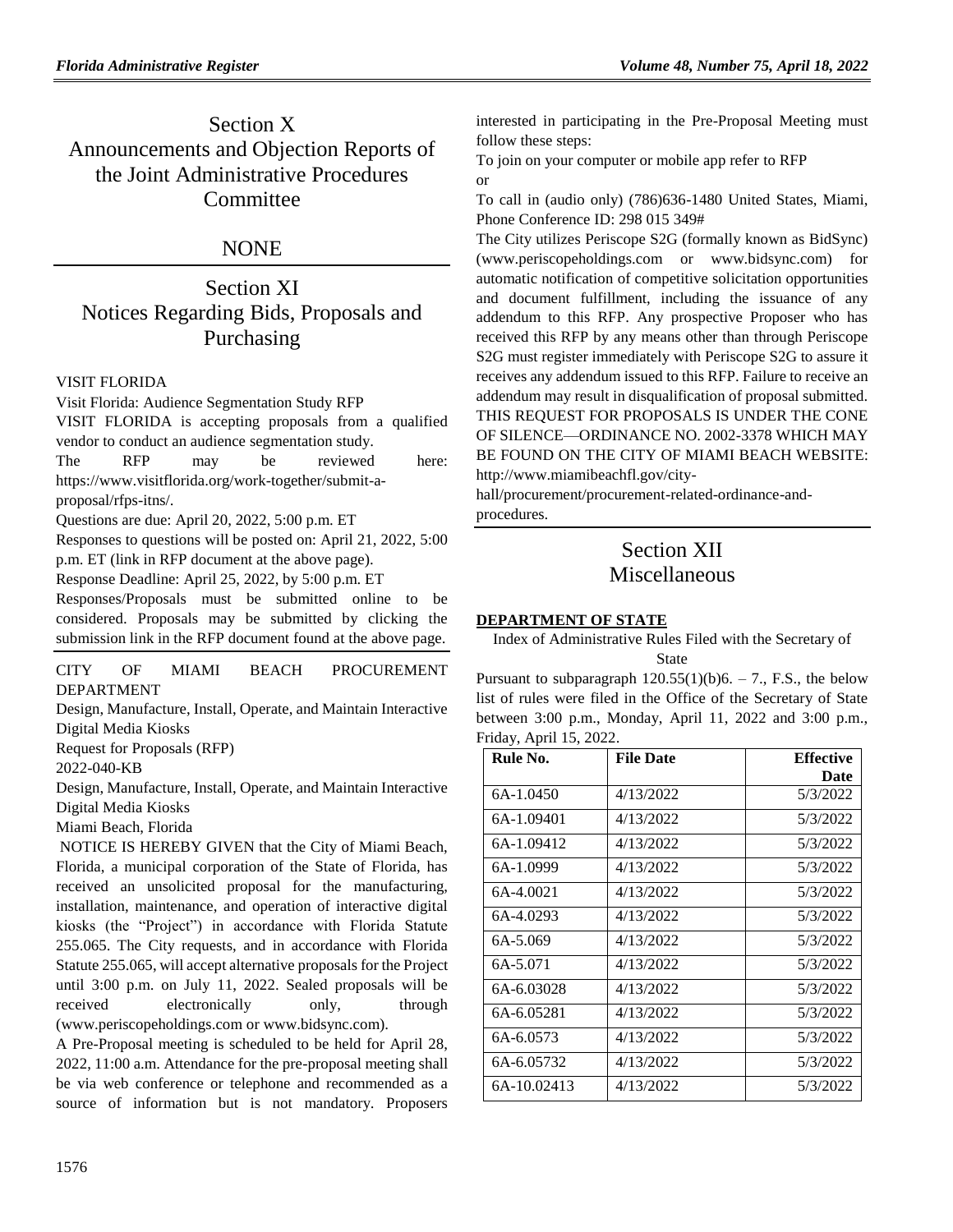| 6A-10.040                | 4/13/2022<br>5/3/2022                     |                  |  |
|--------------------------|-------------------------------------------|------------------|--|
| 6A-10.0401               | 4/13/2022<br>5/3/2022                     |                  |  |
| 6A-20.0071               | 4/13/2022<br>5/3/2022                     |                  |  |
| 6A-20.0281               | 4/13/2022                                 | 5/3/2022         |  |
| 6A-20.046                | 4/13/2022                                 | 5/3/2022         |  |
| 6A-23.0042               | 4/13/2022<br>5/3/2022                     |                  |  |
| 6A-23.011                | 4/13/2022                                 | 5/3/2022         |  |
| 6M-8.615                 | 4/13/2022                                 | 5/3/2022         |  |
| 6M-9.110                 | 4/13/2022<br>5/3/2022                     |                  |  |
| 6M-9.115                 | 4/13/2022                                 | 5/3/2022         |  |
| 6M-10.001                | 4/13/2022<br>5/3/2022                     |                  |  |
| 6M-10.002                | 4/13/2022<br>5/3/2022                     |                  |  |
| 25-18.020                | 4/11/2022                                 | 5/1/2022         |  |
| $33 - 501.401$           | 4/14/2022                                 | 5/4/2022         |  |
| 59A-4.1081               | 4/14/2022                                 | 5/4/2022         |  |
| 61-35.006                | 4/14/2022                                 | 5/4/2022         |  |
| 64B3-10.005              | 4/12/2022                                 | 5/2/2022         |  |
| 65G-15.001               | 4/12/2022                                 | 5/2/2022         |  |
| $\overline{6}$ 5G-15.002 | 4/12/2022                                 | 5/2/2022         |  |
| 68A-25.002               | 4/12/2022                                 | 5/2/2022         |  |
| 69K-12.011               | 4/15/2022                                 | 5/5/2022         |  |
|                          | <b>LIST OF RULES AWAITING LEGISLATIVE</b> |                  |  |
|                          | APPROVAL SECTIONS 120.541(3), 373.139(7)  |                  |  |
|                          | AND/OR 373.1391(6), FLORIDA STATUTES      |                  |  |
| Rule No.                 | <b>File Date</b>                          | <b>Effective</b> |  |
|                          |                                           | Date             |  |
| 5K-4.020                 | **/**/****<br>12/10/2021                  |                  |  |
| 5K-4.035                 | 12/10/2021                                | **/**/****       |  |
| 5K-4.045                 | **/**/****<br>12/10/2021                  |                  |  |
| 60FF1-5.009              | **/**/****<br>7/21/2016                   |                  |  |
| 60P-1.003                | 12/8/2021                                 | $***$ /** /***** |  |
| 60P2.002                 | 11/5/2019                                 | **/**/****       |  |
| 60P-2.003                | $***$ /** /****<br>11/5/2019              |                  |  |
| 62-600.405               | **/**/****<br>11/16/2021                  |                  |  |
| 62-600.705               | 11/16/2021                                | **/**/****       |  |
| 62-600.720               | **/**/****<br>11/16/2021                  |                  |  |

64B8-10.003 12/9/2015 \*\*/\*\*/\*\*\*\* 65C-9.004 3/31/2022 \*\*/\*\*/\*\*\*\* 69L-7.020 10/22/2021 \*\*/\*\*/\*\*\*\* [DEPARTMENT OF FINANCIAL SERVICES](https://flrules.org/gateway/department.asp?id=69) FSC - [Financial Institution Regulation](https://flrules.org/gateway/organization.asp?id=523)

Office of Financial Institutions NOTICE OF FILINGS Financial Services Commission Office of Financial Regulation April 18, 2022

Notice is hereby given that the Office of Financial Regulation, Division of Financial Institutions, has received the following application. Comments may be submitted to the Division Director, 200 East Gaines Street, Tallahassee, Florida 32399- 0371, for inclusion in the official record without requesting a hearing. However, pursuant to provisions specified in Chapter 69U-105, Florida Administrative Code, any person may request a public hearing by filing a petition with the Agency Clerk as follows:

| By Mail or Facsimile            | OR. | By Hand Delivery                 |
|---------------------------------|-----|----------------------------------|
| <b>Agency Clerk</b>             |     | <b>Agency Clerk</b>              |
| Office of Financial Regulation  |     | Office of Financial Regulation   |
| P.O. Box 8050                   |     | General Counsel's Office         |
| Tallahassee, Florida 32314-8050 |     | The Fletcher Building, Suite 504 |
| Phone: (850)410-9889            |     | 101 East Gaines Street           |
| Fax: (850)410-9663              |     | Tallahassee, Florida 32399-0379  |
|                                 |     | Phone: (850)410-9889             |

In accordance with the Americans with Disabilities Act, persons with disabilities needing a special accommodation to participate in this proceeding should contact the Agency Clerk no later than seven (7) days prior to the filing deadline or proceeding, at the Office of Financial Regulation, The Fletcher Building, Suite 504, 101 East Gaines Street, Tallahassee, Florida 32399-0379, Phone: (850)410-9889, or by Email: agency.clerk@flofr.gov.

The Petition must be received by the Clerk within twenty-one (21) days of publication of this notice (by 5:00 p.m., May 09, 2022):

APPLICATION TO ACQUIRE CONTROL

Financial Institution to be Acquired: Bessemer Trust Company of Florida, Palm Beach, Florida

Proposed Purchasers: Elizabeth Guest Stevens, Washington, D.C

Received: April 7, 2022

Distribution: (Publication Not Required)

Federal Deposit Insurance Corporation, Atlanta, GA

Federal Reserve Bank of Atlanta, Atlanta, GA

Comptroller of the Currency, Atlanta, GA

Florida Bankers Association, Tallahassee, Florida

Anthony Raglani, Senior Associate

William G. Ber